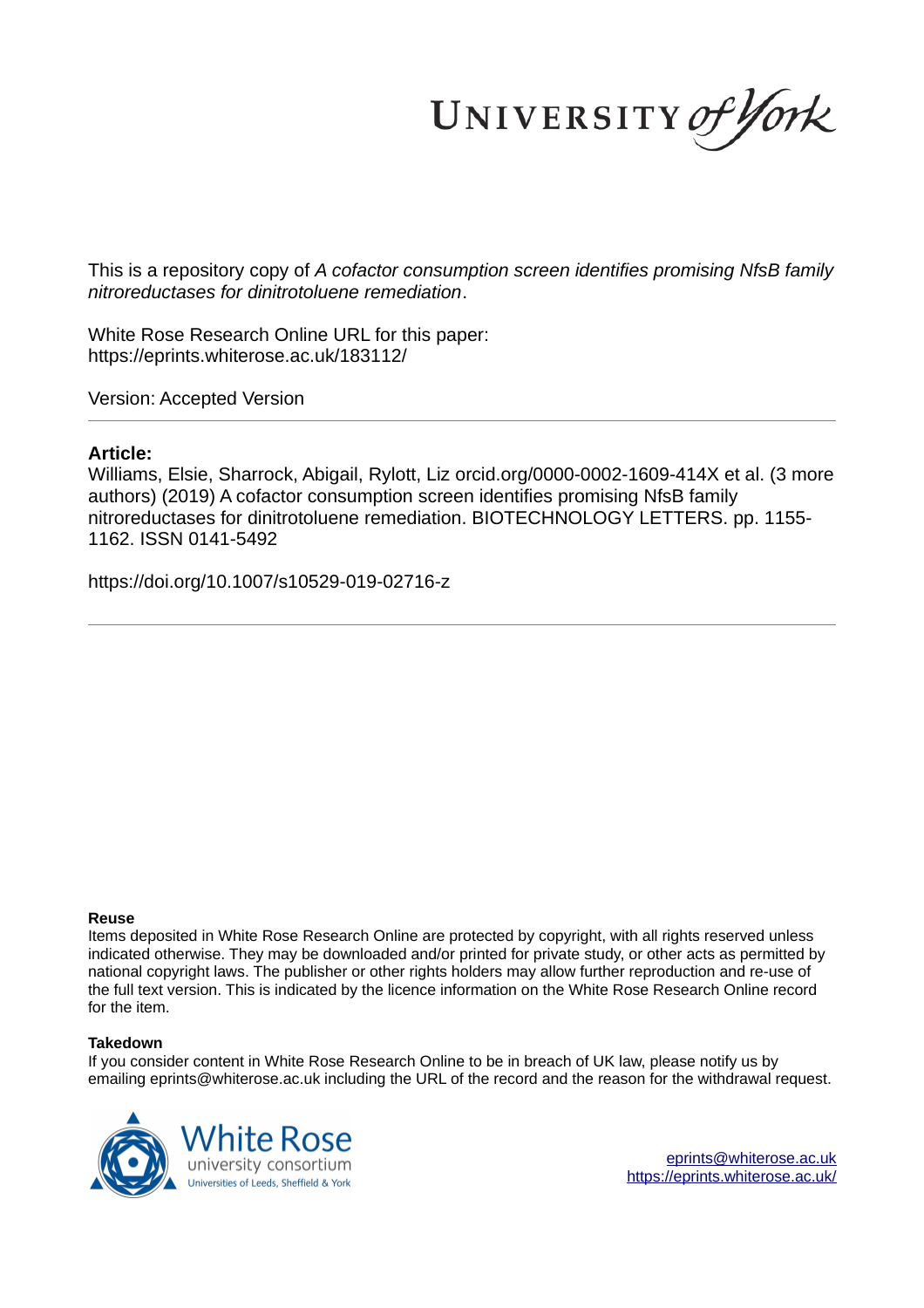# Biotechnology Letters

# A cofactor consumption screen identifies promising NfsB family nitroreductases for dinitrotoluene remediation

--Manuscript Draft--

| <b>Manuscript Number:</b>                               |                                                                                                                                                                                                                                                                                                                                                           |                                 |  |
|---------------------------------------------------------|-----------------------------------------------------------------------------------------------------------------------------------------------------------------------------------------------------------------------------------------------------------------------------------------------------------------------------------------------------------|---------------------------------|--|
| <b>Full Title:</b>                                      | A cofactor consumption screen identifies promising NfsB family nitroreductases for<br>dinitrotoluene remediation                                                                                                                                                                                                                                          |                                 |  |
| <b>Article Type:</b>                                    | <b>Original Article</b>                                                                                                                                                                                                                                                                                                                                   |                                 |  |
| Section/Category:                                       | Microbial and Enzyme Technology                                                                                                                                                                                                                                                                                                                           |                                 |  |
| Keywords:                                               | Bioremediation; Dinitrotoluene; NADPH depletion assay; NfsA; NfsB;<br>Nitroreductase; YfkO                                                                                                                                                                                                                                                                |                                 |  |
| <b>Corresponding Author:</b>                            | David Ackerley<br>Victoria University of Wellington<br>Wellington, NEW ZEALAND                                                                                                                                                                                                                                                                            |                                 |  |
| <b>Corresponding Author Secondary</b><br>Information:   |                                                                                                                                                                                                                                                                                                                                                           |                                 |  |
| <b>Corresponding Author's Institution:</b>              | Victoria University of Wellington                                                                                                                                                                                                                                                                                                                         |                                 |  |
| <b>Corresponding Author's Secondary</b><br>Institution: |                                                                                                                                                                                                                                                                                                                                                           |                                 |  |
| <b>First Author:</b>                                    | Elsie M Williams, PhD                                                                                                                                                                                                                                                                                                                                     |                                 |  |
| <b>First Author Secondary Information:</b>              |                                                                                                                                                                                                                                                                                                                                                           |                                 |  |
| <b>Order of Authors:</b>                                | Elsie M Williams, PhD                                                                                                                                                                                                                                                                                                                                     |                                 |  |
|                                                         | Abigail V Sharrock, PhD                                                                                                                                                                                                                                                                                                                                   |                                 |  |
|                                                         | Elizabeth L Rylott, PhD                                                                                                                                                                                                                                                                                                                                   |                                 |  |
|                                                         | Neil C Bruce, PhD                                                                                                                                                                                                                                                                                                                                         |                                 |  |
|                                                         | Joanna K MacKichan, PhD                                                                                                                                                                                                                                                                                                                                   |                                 |  |
|                                                         | David Ackerley                                                                                                                                                                                                                                                                                                                                            |                                 |  |
| <b>Order of Authors Secondary Information:</b>          |                                                                                                                                                                                                                                                                                                                                                           |                                 |  |
| <b>Funding Information:</b>                             | <b>Marsden Fund</b><br>(VUW0704)                                                                                                                                                                                                                                                                                                                          | Professor David Ackerley        |  |
|                                                         | <b>Marsden Fund</b><br>(VUW1502)                                                                                                                                                                                                                                                                                                                          | <b>Professor David Ackerley</b> |  |
|                                                         | <b>Biotechnology and Biological Sciences</b><br>Research Council<br>(BB/P005713/1)                                                                                                                                                                                                                                                                        | Professor Neil C Bruce          |  |
|                                                         | <b>Strategic Environmental Research and</b><br>Development Program<br>$(ER-2723)$                                                                                                                                                                                                                                                                         | Professor Neil C Bruce          |  |
| Abstract:                                               | <b>Objectives</b><br>To survey a library of over-expressed nitroreductases to identify those most active with<br>2,4- and 2,6-dinitrotoluene substrates, as promising candidates for phytoremediation of<br>soils and groundwater contaminated with poly-nitro toluene pollutants.                                                                        |                                 |  |
|                                                         |                                                                                                                                                                                                                                                                                                                                                           |                                 |  |
|                                                         | <b>Results</b>                                                                                                                                                                                                                                                                                                                                            |                                 |  |
|                                                         | To indirectly monitor dinitrotoluene reduction we implemented a nitroblue tetrazolium<br>dye screen to compare relative rates of NADPH consumption for 58 nitroreductase<br>candidates, over-expressed in a nitroreductase-deleted strain of Escherichia coli.<br>Although the screen only provides activity data at a single substrate concentration, by |                                 |  |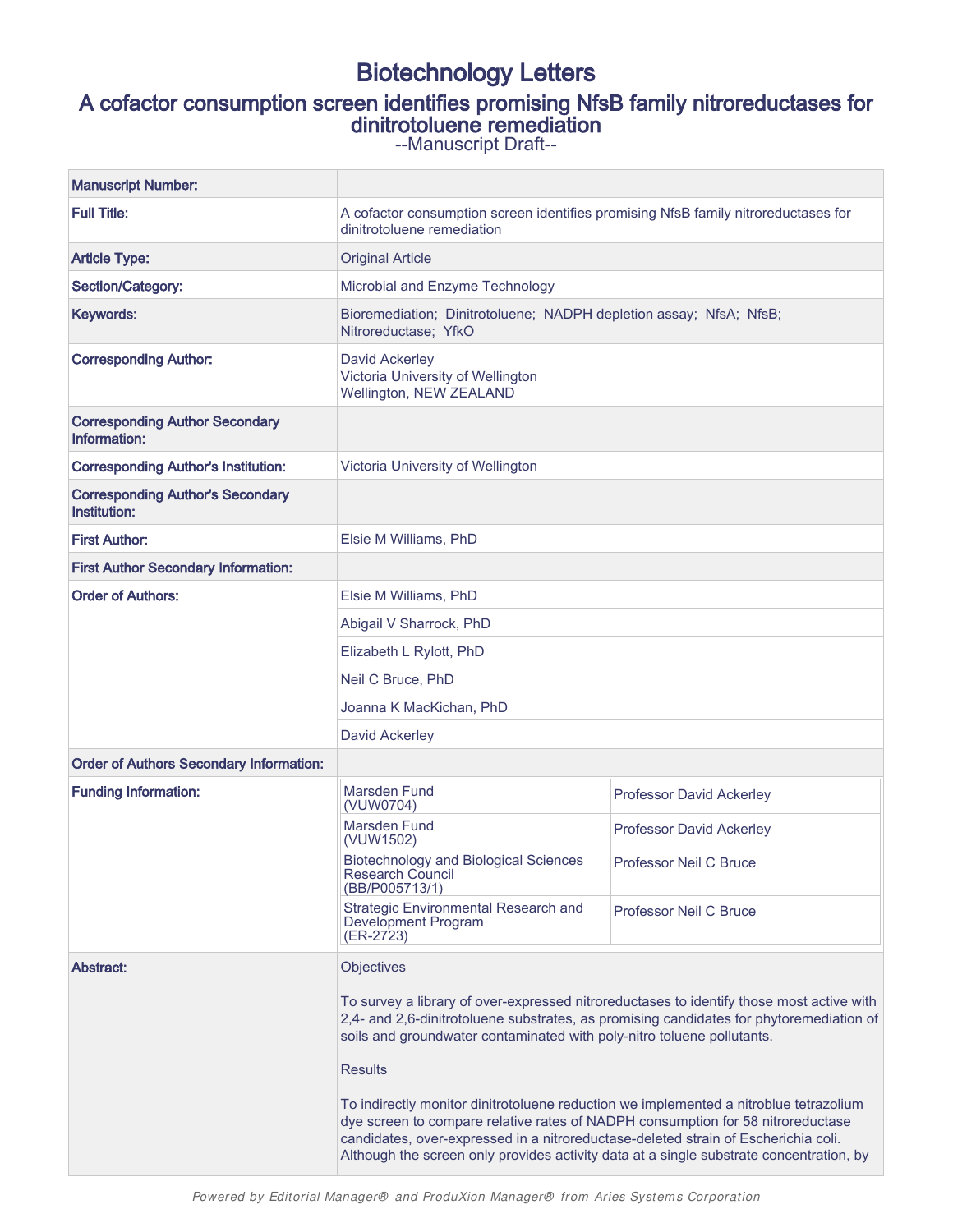|                             | altering the substrate concentration and duration of incubation we showed we could<br>first distinguish between more-active and less-active enzymes and then discriminate<br>between the relative rates of reduction exhibited by the most active nitroreductases in<br>the collection. We observed that members of the NfsA and NfsB nitroreductase families<br>were the most active with 2,4-dinitrotoluene, but that only members of the NfsB family<br>were proficient with 2,6-dinitrotoluene. Two NfsB family members, YfkO from Bacillus<br>subtilis and NfsB from Vibrio vulnificus, appeared especially effective with these<br>substrates. Purification of both enzymes as His6-tagged recombinant proteins enabled<br>in vitro determination of Michaelis-Menten kinetic parameters with each dinitrotoluene<br>substrate.<br>Conclusions<br>V. vulnificus NfsB is a particularly promising candidate for bioremediation applications,<br>being ca. 5-fold more catalytically efficient with 2,4-dinitrotoluene and over 26-fold |
|-----------------------------|---------------------------------------------------------------------------------------------------------------------------------------------------------------------------------------------------------------------------------------------------------------------------------------------------------------------------------------------------------------------------------------------------------------------------------------------------------------------------------------------------------------------------------------------------------------------------------------------------------------------------------------------------------------------------------------------------------------------------------------------------------------------------------------------------------------------------------------------------------------------------------------------------------------------------------------------------------------------------------------------------------------------------------------------|
|                             | more active with 2,6-dinitrotoluene than the benchmark E. coli nitroreductases NfsA<br>and NfsB.                                                                                                                                                                                                                                                                                                                                                                                                                                                                                                                                                                                                                                                                                                                                                                                                                                                                                                                                            |
| <b>Suggested Reviewers:</b> | Chris D Gwenin, PhD<br><b>Bangor University</b><br>c.d.gwenin@bangor.ac.uk<br>Expertise in nitroreductase chemistry                                                                                                                                                                                                                                                                                                                                                                                                                                                                                                                                                                                                                                                                                                                                                                                                                                                                                                                         |
|                             | Maria D Roldan, PhD<br>Universidad Católica de Córdoba<br>bb2rorum@uco.es<br>Expertise in nitroreductases for bioremediation                                                                                                                                                                                                                                                                                                                                                                                                                                                                                                                                                                                                                                                                                                                                                                                                                                                                                                                |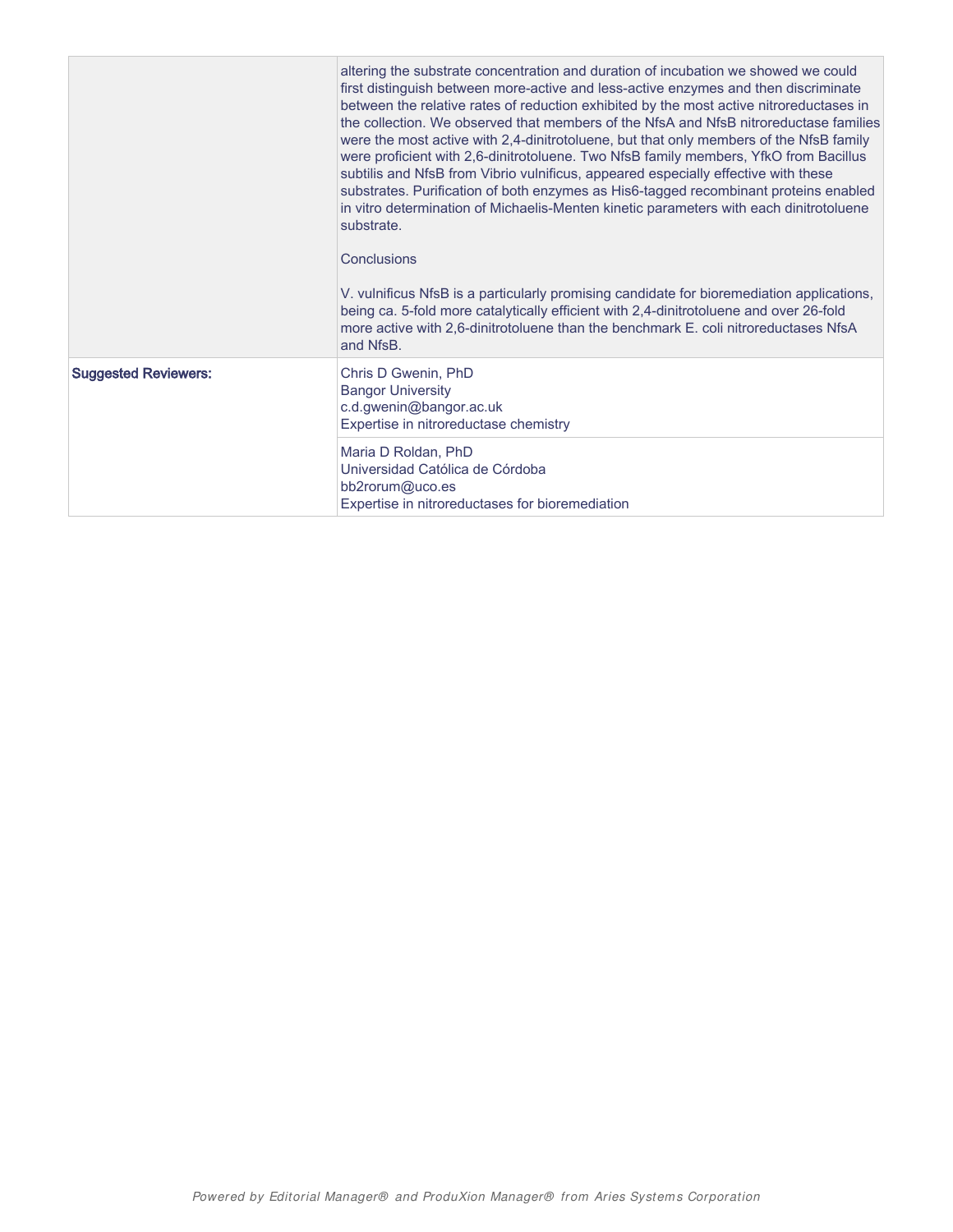$\equiv$ 

# **A cofactor consumption screen identifies promising NfsB family**

## **nitroreductases for dinitrotoluene remediation**

Elsie M Williams<sup>+,1,2</sup>, Abigail V Sharrock<sup>+,1,3</sup>, Elizabeth L Rylott<sup>4</sup>, Neil C Bruce<sup>4</sup>, Joanna K MacKichan<sup>1,3</sup>, David F Ackerley\*,<sup>1,3</sup>

<sup>1</sup>School of Biological Sciences, Victoria University of Wellington, Wellington, New Zealand <sup>2</sup>Current address: Department of Chemistry, Emory University, Atlanta, Georgia, USA <sup>3</sup> Centre for Biodiscovery, Victoria University of Wellington, Wellington, New Zealand <sup>4</sup>Centre for Novel Agricultural Products, Department of Biology, University of York, York YO10 5DD, UK

†These authors contributed equally to this work \*Correspondence to: david.ackerley@vuw.ac.nz

Journal Section: Microbial and Enzyme Technology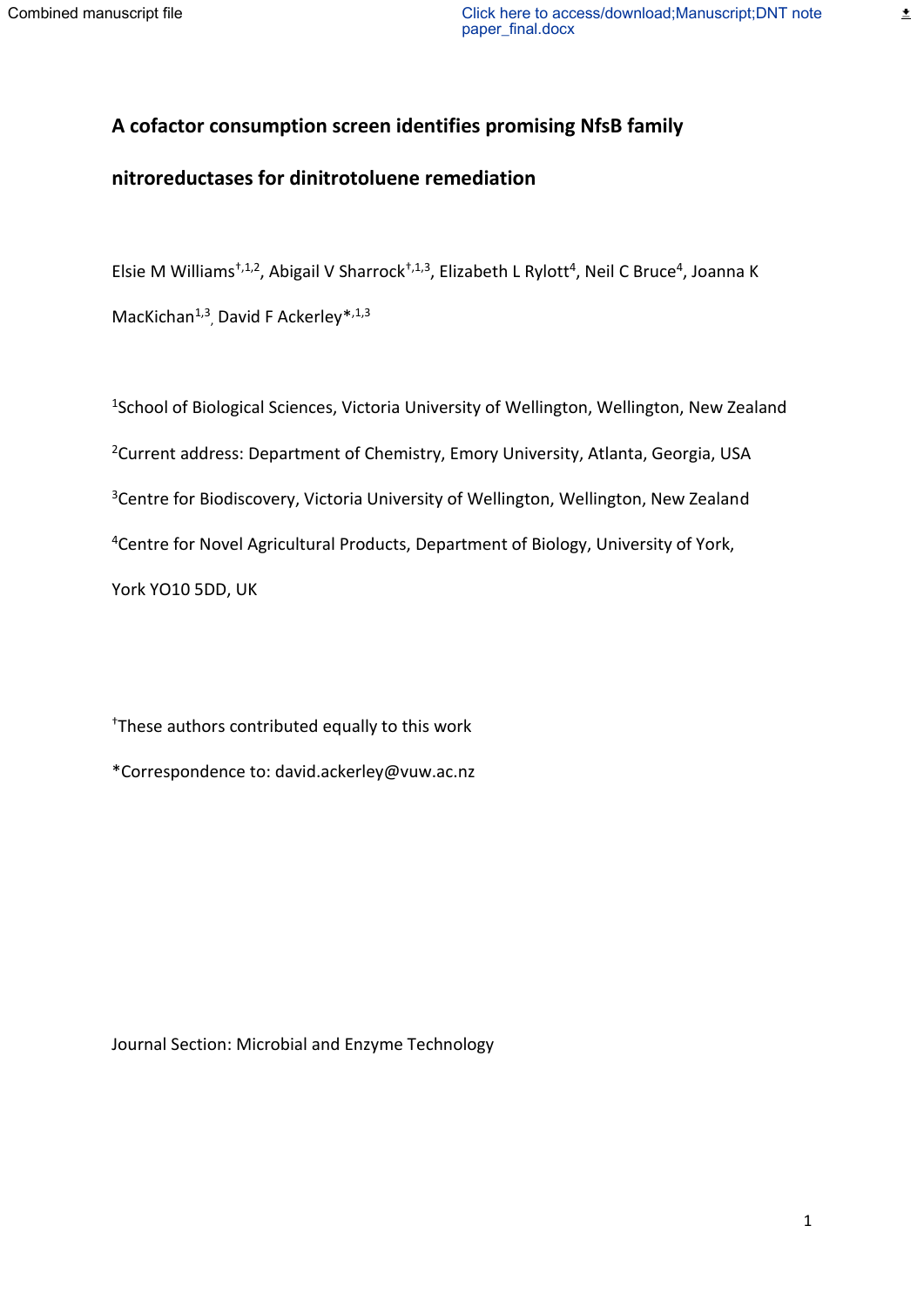#### **Abstract**

*Objectives:* To survey a library of over-expressed nitroreductases to identify those most active with 2,4- and 2,6-dinitrotoluene substrates, as promising candidates for phytoremediation of soils and groundwater contaminated with poly-nitro toluene pollutants. *Results:* To indirectly monitor dinitrotoluene reduction we implemented a nitroblue tetrazolium dye screen to compare relative rates of NADPH consumption for 58 nitroreductase candidates, over-expressed in a nitroreductase-deleted strain of *Escherichia coli*. Although the screen only provides activity data at a single substrate concentration, by altering the substrate concentration and duration of incubation we showed we could first distinguish between more-active and less-active enzymes and then discriminate between the relative rates of reduction exhibited by the most active nitroreductases in the collection. We observed that members of the NfsA and NfsB nitroreductase families were the most active with 2,4-dinitrotoluene, but that only members of the NfsB family were proficient with 2,6-dinitrotoluene. Two NfsB family members, YfkO from *Bacillus subtilis* and NfsB from *Vibrio vulnificus*, appeared especially effective with these substrates. Purification of both 17 enzymes as His<sub>6</sub>-tagged recombinant proteins enabled *in vitro* determination of Michaelis- Menten kinetic parameters with each dinitrotoluene substrate. *Conclusions: V. vulnificus* NfsB is a particularly promising candidate for bioremediation applications, being *ca*. 5-fold more catalytically efficient with 2,4-dinitrotoluene and over 26-fold more active with 2,6-dinitrotoluene than the benchmark *E. coli* nitroreductases NfsA and NfsB.

 *Keywords:* Bioremediation; Dinitrotoluene; NADPH depletion assay; NfsA; NfsB; Nitroreductase; YfkO.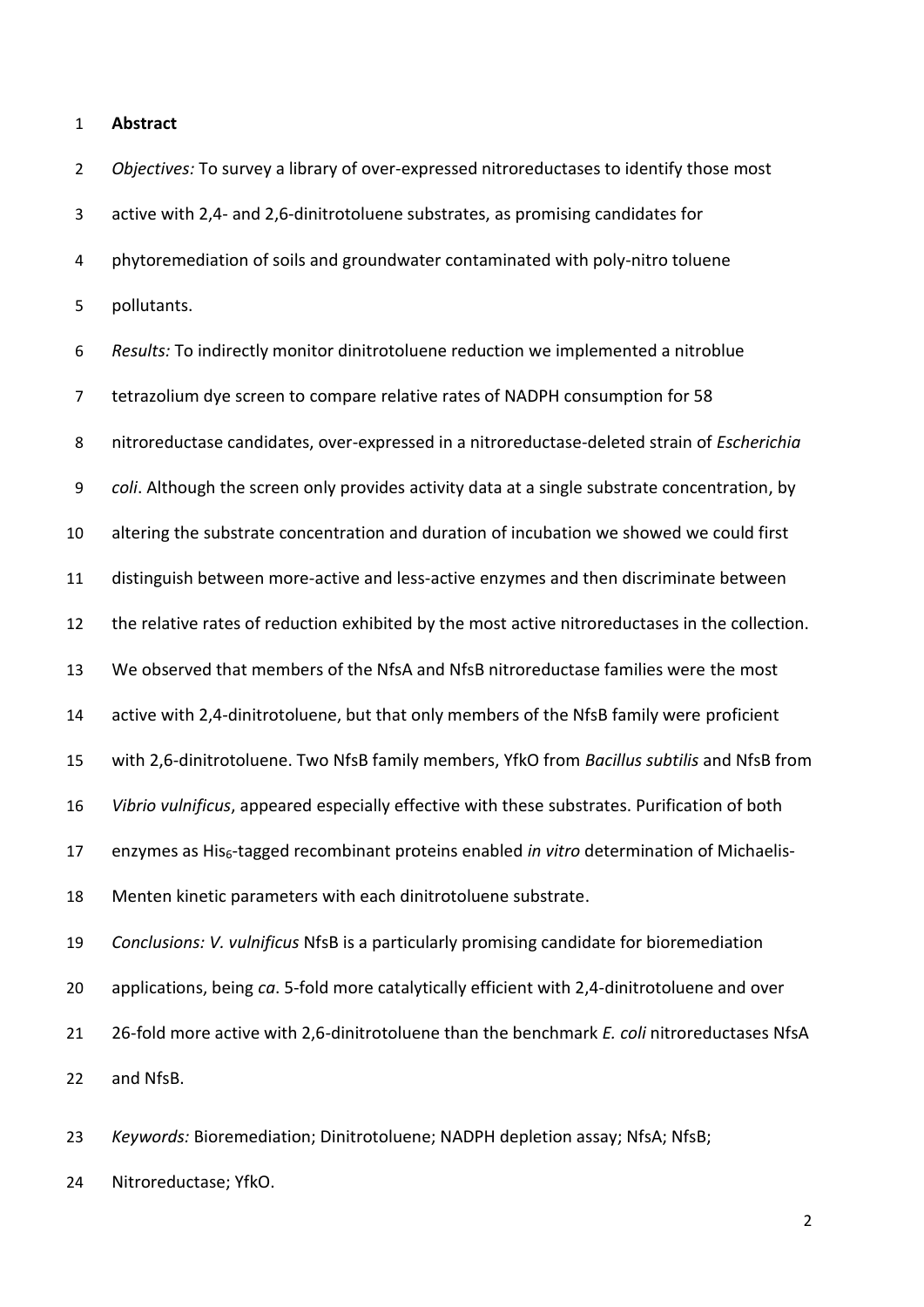#### **Introduction**

 2,4-dinitrotoluene and 2,6- dinitrotoluene, widely used as propellants or as precursors in the manufacture of 2,4,6-trinitrotoluene (TNT), are toxic and persistent contaminants of soil and groundwater (Dontsova et al, 2009). The strongly electron-withdrawing nitro groups on 29 poly-nitro toluenes delocalise the electronic charge distribution in the aromatic rings, rendering them resistant to oxidative degradation by other enzymes (Roldan et al, 2008). Bacterial type I nitroreductases, which reduce nitro substituents via concerted two-electron transfer steps, yield derivatives that are far more amenable substrates for ring degrading enzymes (Williams et al, 2015; Roldan et al, 2008). Plants engineered for high-level expression of bacterial nitroreductases have shown enhanced transformation and tolerance of poly-nitro toluenes, offering prospects for phytoremediation of contaminated environments (Zhang et al, 2019; Van Dillewijn et al, 2008; Hannink et al, 2007). However, despite there being a great diversity of bacterial nitroreductases available in nature (Akiva et al, 2017), very few candidates have been surveyed to assess their relative potential for these applications. A dearth of characterised nitroreductase candidates is particularly evident in the context of dinitrotoluene remediation.

 Effective surveying of novel enzyme candidates requires an efficient activity screen. We previously described how *Escherichia coli* cells over-expressing nitroreductase enzymes that are active with dinitrotoluene substrates became more sensitive to these toxins, and that IC50 data were somewhat predictive of relative levels of catalytic efficiency (*kcat/KM*) for the 46 purified enzymes (Rich et al, 2018). However, as  $IC_{50}$  calculations require measurements to be made across a broad range of substrate concentrations, this is not an approach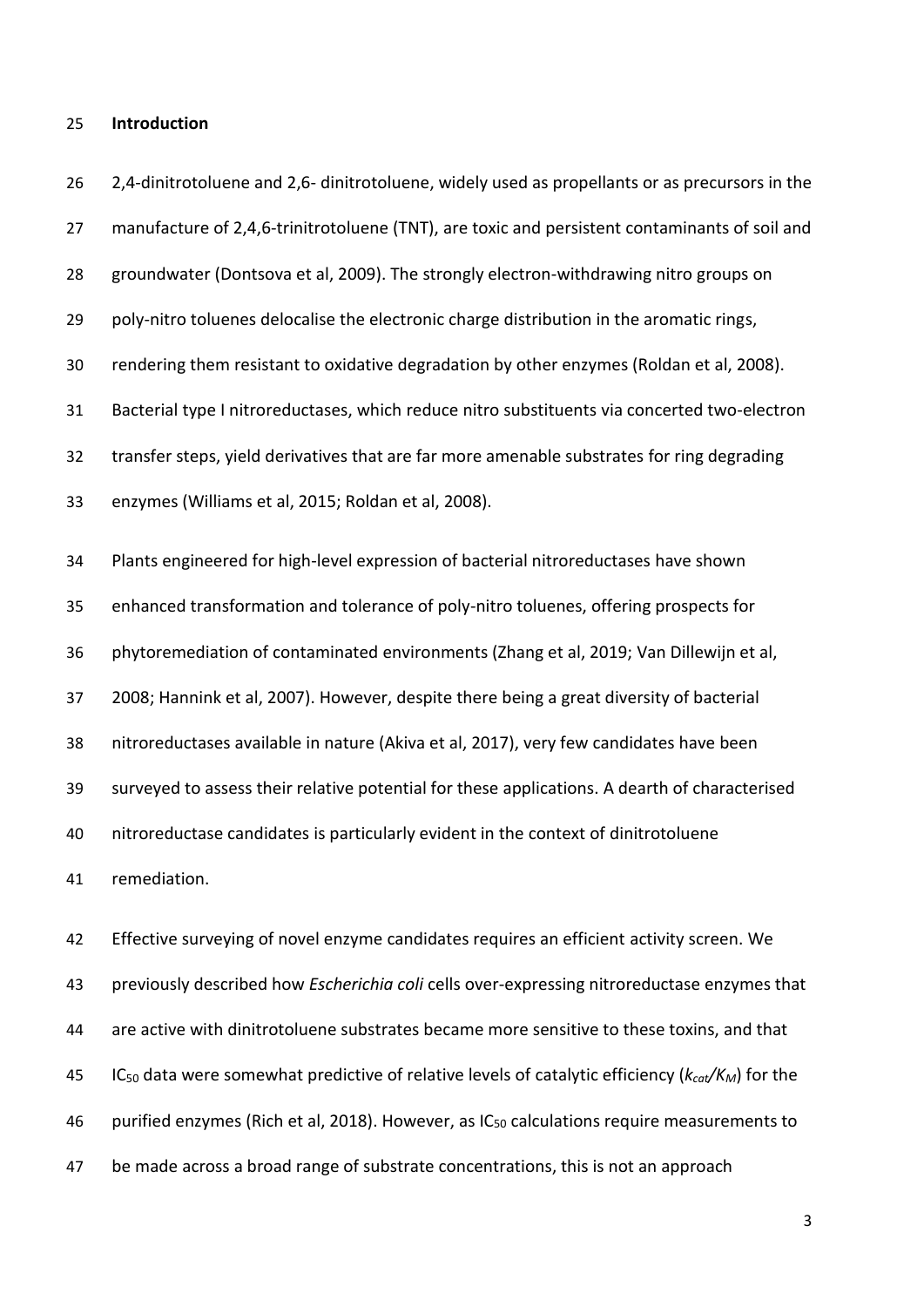| 48 | amenable to large-scale screening of candidate gene libraries. Here we describe our               |
|----|---------------------------------------------------------------------------------------------------|
| 49 | implementation of an alternative assay, based on cofactor consumption, to rapidly identify        |
| 50 | nitroreductase enzymes proficient in reduction of both 2,4- and 2,6-dinitrotoluene.               |
| 51 |                                                                                                   |
| 52 | <b>Materials and Methods</b>                                                                      |
| 53 | Chemicals, plasmids, bacterial strains and nitroreductases                                        |
| 54 | All reagents were purchased from Sigma-Aldrich (Saint Louis, MO). For protein purification,       |
| 55 | the genes encoding YfkO from Bacillus subtilis and NfsB from Vibrio vulnificus were               |
| 56 | expressed from the His6-tag expression vector pET28a+ in E. coli strain BL21(DE3) (Novagen,       |
| 57 | Merck Millipore; Billerica, MA) as previously described (Prosser et al, 2013). For library        |
| 58 | screening and IC <sub>50</sub> assays, nitroreductase candidates were over-expressed from plasmid |
| 59 | pUCX in E. coli 7NT, a gene-deleted derivative of strain W3110 that lacks seven endogenous        |
| 60 | oxidoreductase genes (nfsA, nfsB, azoR, nemA, yieF, ycaK and mdaB) to minimise                    |
| 61 | background nitroreductase activity and an efflux pump gene (tolC) to maximise substrate           |
| 62 | retention (Copp et al, 2014). The 58-membered nitroreductase gene library was constructed         |
| 63 | as previously described (Mowday et al, 2016) and the full list of candidate genes (with           |
| 64 | UniProt default identifiers) is summarised in Table 1.                                            |
| 65 | <insert 1="" here="" table=""></insert>                                                           |

*Nitroblue tetrazolium assay*

 Cells of *E. coli* 7NT pUCX:nitroreductase strains were used to inoculate wells of a sterile 96- well microplate containing 200 μL lysogeny broth (LB) supplemented with ampicillin (100  $70 \mu$ g.mL<sup>-1</sup>) and glucose (0.2% w/v). Cultures were incubated at 30 °C, 200 rpm for 16 hours,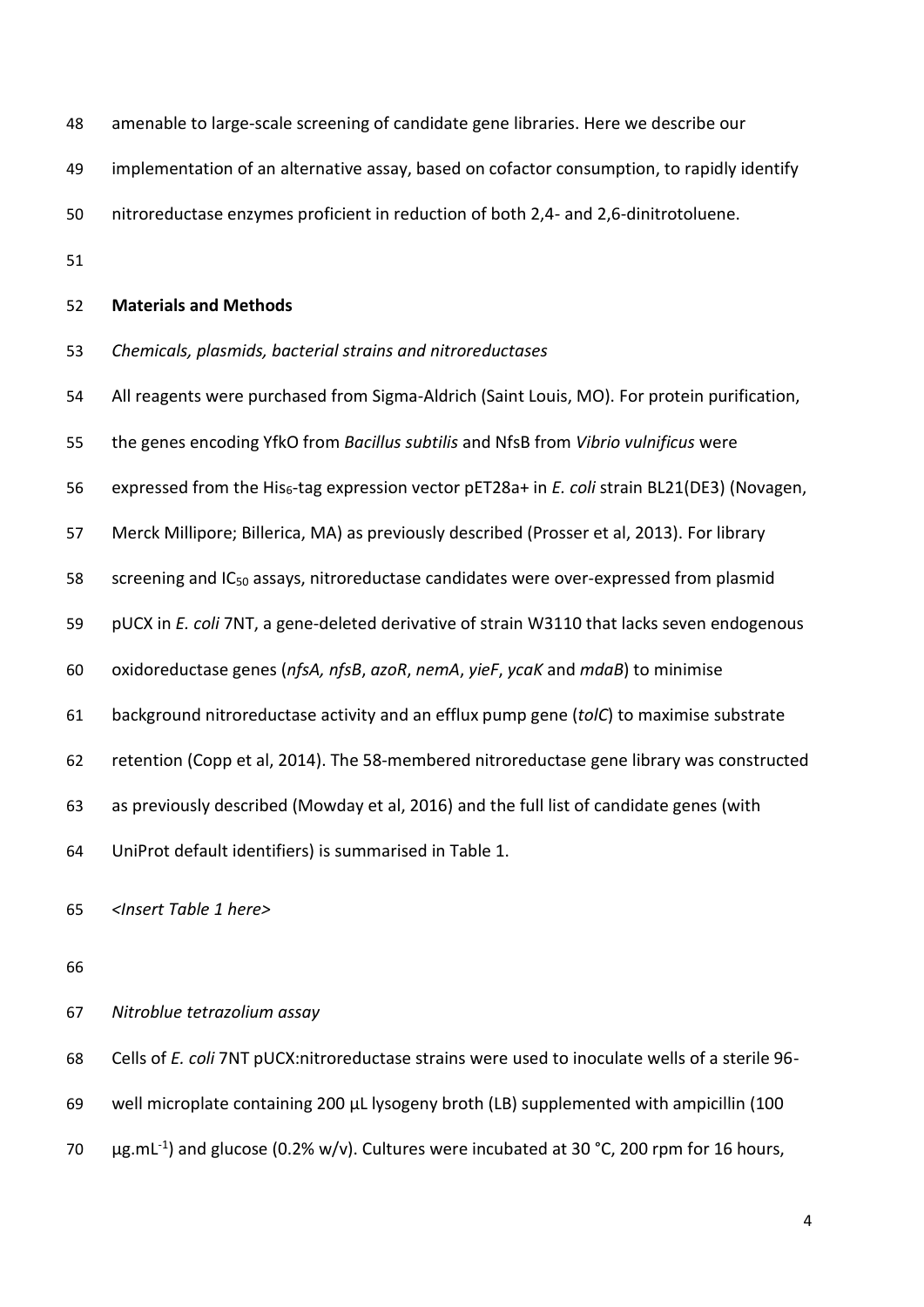after which 10 μL of each overnight culture was used to inoculate wells of a sterile 96-well microplate containing 190 μL induction medium (LB medium supplemented with ampicillin 73 (100  $\mu$ g.mL<sup>-1</sup>), glucose (0.2% w/v) and IPTG (0.05 mM). Induced cultures were incubated at 30 °C, 200 rpm for 6 hours. Crude cell lysates were prepared by incubating 100 µL of each culture with BugBuster® Protein Extraction Reagent at a 1:1 (v/v) ratio at room temperature for 30 min. To monitor cell lysate NADPH consumption, duplicate 200 μL reactions were prepared consisting of 100 mM KPO4 buffer pH 8.0, crude cell lysate (40 μL for full library screening assays or 5 µL for NfsB-family screening assays) and 150 μM substrate (2,4- dinitrotoluene or 2,6-dinitrotoluene), and reactions were initiated by addition of 50 μL of 800 μM NADPH. Reactions were incubated at room temperature for 30 min for full library screening assays, or 10 min for NfsB-family screening assays. Reactions were halted by the 82 addition of 50 μL nitroblue tetrazolium solution (nitroblue tetrazolium (2 mg.mL<sup>-1</sup>), 83 phenazine methosulfate (0.3 mg.mL<sup>-1</sup>, prepared fresh prior to use) and 100 mM KPO<sub>4</sub> buffer (pH 8.0)). Levels of formazan production, corresponding to the amount of NADPH remaining in each well, were quantified 3-5 min post addition of the nitroblue tetrazolium solution by measuring absorbance at 590 nm using an EnSpireTM 2300 Multilabel Reader (PerkinElmer, Waltham, MA). In pilot tests, four *E. coli* 7NT pUCX:nitroreductase strains (expressing the 88 genes encoding NfrA Bli, NfsA Vv, YdgI Bs and YcnD Bs) exhibited a substantial decrease in NADPH levels in the absence of substrate. Reasoning that this high background NADPH oxidase activity would confound measurement of substrate consumption, these strains were excluded from the full library analysis.

*IC50 assays*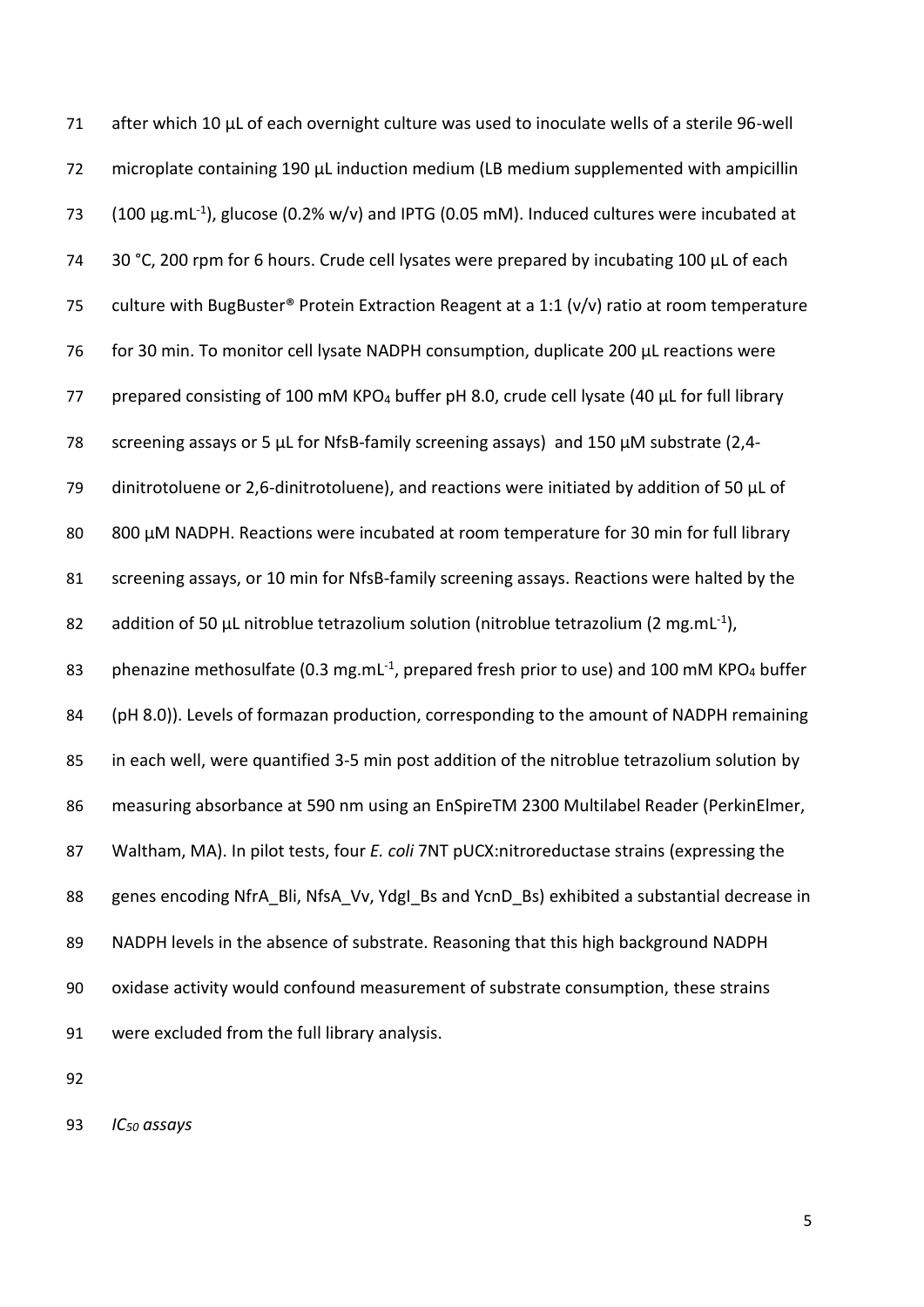Cells of *E. coli* 7NT pUCX:*nitroreductase* strains were used to inoculate wells of sterile 96- 95 well microplates containing 200 μL LB medium supplemented with ampicillin (100 μg.mL<sup>-1</sup>) 96 and glucose (0.2% w/v). Cultures were incubated at 30 °C, 200 rpm for 16 hours, after which they were diluted 20-fold into 15 mL centrifuge tubes containing 2 mL induction medium (LB 98 medium supplemented with ampicillin (100  $\mu$ g.mL<sup>-1</sup>), glucose (0.2% w/v) and IPTG (0.05 mM). Induced cultures were incubated at 30 °C, 200 rpm for 2.5 hours. Aliquots (30 μL) of each culture were added to wells of a sterile 384-well microplate containing 30 μL induction medium ± two-fold the desired final dinitrotoluene concentration. In total, each strain was challenged in duplicate across 7 to 15 conditions containing 1.5-fold increasing titrations of 2,4-dinitrotoluene or 2,6-dinitrotoluene together with a medium-only control. The 104 absorbance of each well at 600 nm was measured using an EnSpire™ 2300 Multilabel Reader (PerkinElmer, Waltham, MA). Cultures were incubated at 30 °C, 200 rpm for a further 4 hours, after which absorbance readings at 600 nm were recorded once more. The increase in absorbances at 600 nm of corresponding challenged and unchallenged wells for each strain were compared and used to calculate percentage growth following challenge. 109 IC<sub>50</sub> values (the concentration of 2,4-dinitrotoluene or 2,6-dinitrotoluene estimated to reduce growth by 50% relative to the unchallenged control) were calculated using a dose- response inhibition four-parameter variable slope equation in GraphPad Prism 7.0 (GraphPad Software Inc., La Jolla, CA). 

*His6-tagged protein purification and Michaelis-Menten kinetics* 

115 Recombinant His<sub>6</sub>-tagged nitroreductases were purified by nickel-affinity chromatography using Ni/NTA resin (Novagen, Merck, Darmstadt, Germany), followed by incubation with a molar excess of FMN cofactor and buffer exchange as previously described (Prosser et al,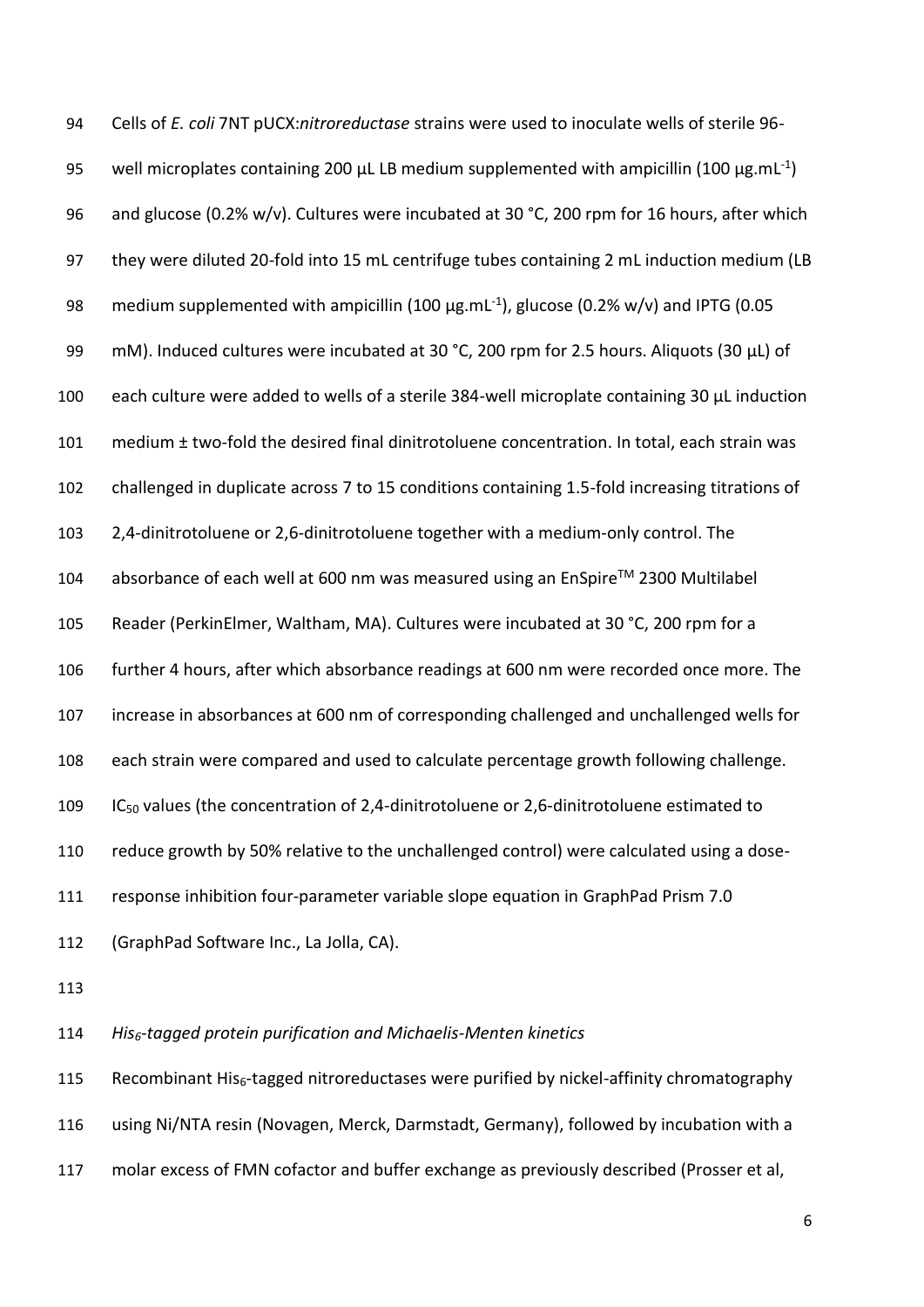2010). Apparent steady state enzyme kinetics were determined via monitoring decrease in 119 absorbance at 340 nm (NADPH extinction co-efficient, 6,220 M<sup>-1</sup> cm<sup>-1</sup>) at a fixed concentration of NADPH and varying concentrations of 2,4-dinitrotoluene or 2,6- dinitrotoluene. Reactions were carried out in 60 µL volumes in UVettes™ (Eppendorf, Hamburg, Germany), using a 1 cm path length, and the wavelength was measured using a 123 Helios y UV-Vis spectrophotometer (Thermo Fisher Scientific, Waltham, MA). Reactions consisted of 10 mM Tris-Cl pH 7.0 buffer, 250 µM NADPH, 2% DMSO and substrate 125 concentrations ranging from  $0 - 400 \mu M$  2,4-dinitrotoluene and 0-1600  $\mu$ M 2,6- dinitrotoluene. Reactions were initiated by addition of an appropriate dilution of enzyme and the linear decrease in absorbance monitored for the first 20-40 s post enzyme addition. Non-linear regression analyses and Michaelis-Menten curve fitting was performed using GraphPad Prism v 7.0 (GraphPad Software, San Diego, California, USA). 

## **Results and Discussion**

 To identify enzymes capable of activating diverse nitroaromatic prodrugs we previously generated a 58-membered library of nitroreductase candidates in *Escherichia coli* reporter strains that express either a β-galactosidase or GFP gene under control of a DNA damage responsive (SOS) promoter (Mowday et al, 2016; Copp et al, 2017). We tested whether dinitrotoluene reduction could likewise be monitored via SOS assays, reasoning that reduction of TNT is known to yield genotoxic metabolites (Bolt et al, 2006). However, we found that both 2,4-dinitrotoluene and 2,6 dinitrotoluene evoked high levels of background signal in nitroreductase-expressing reporter strains that precluded accurate screening (not shown). We therefore sought to implement an alternative screening procedure based on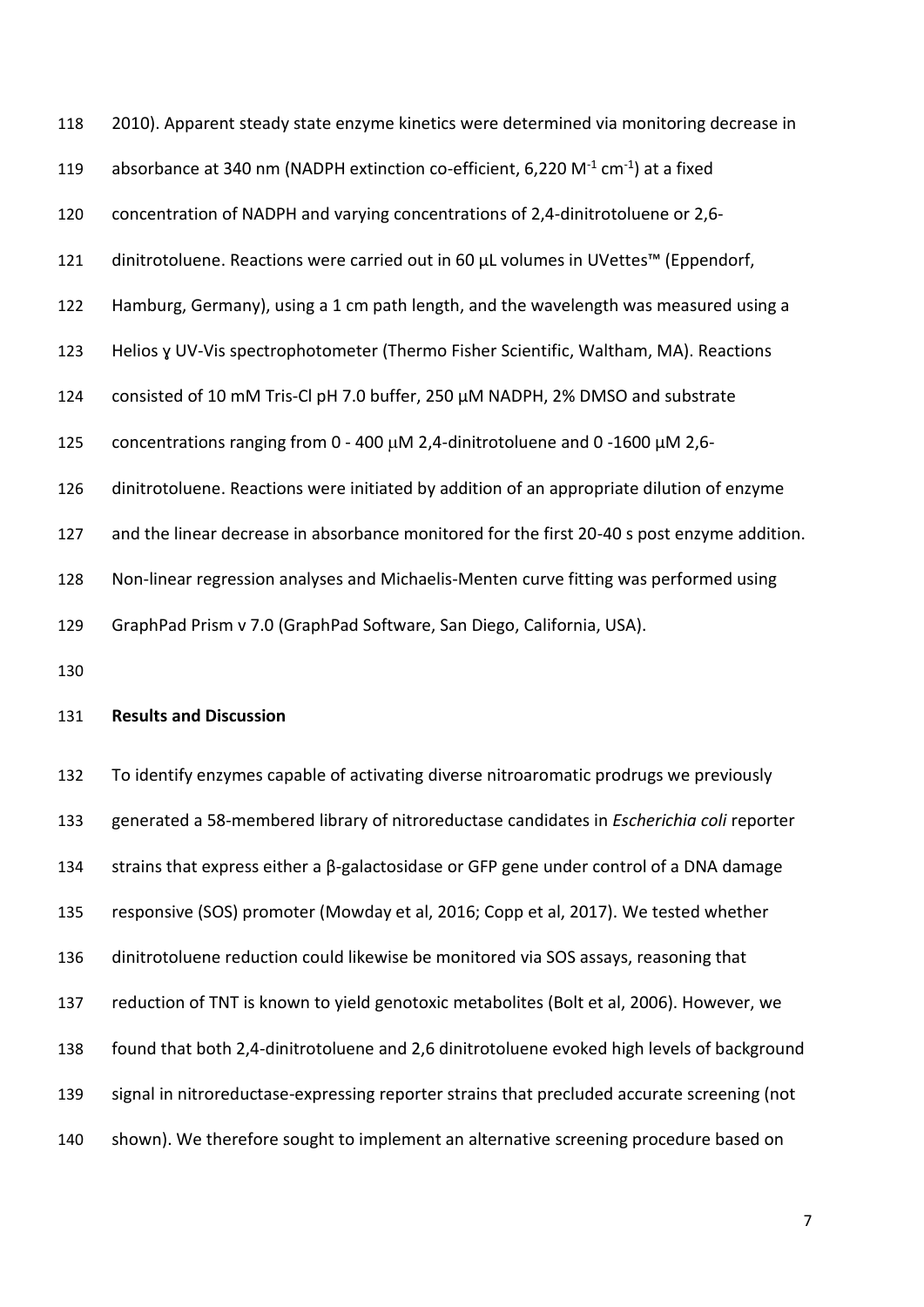| 141 | consumption of the NAD(P)H cofactor that acts as an electron source for bacterial Type I     |
|-----|----------------------------------------------------------------------------------------------|
| 142 | nitroreductases. For this, we adapted a colorimetric nitroblue tetrazolium assay, previously |
| 143 | described by Mayer and Arnold (2002) for directed evolution of 6-phosphogluconate            |
| 144 | dehydrogenase enzymes.                                                                       |
| 145 | In the presence of NADPH yellow nitroblue tetrazolium is reduced to a purple formazan dye    |
| 146 | that can be quantified at 590 nm. This allowed us to measure the relative levels of          |
| 147 | dinitrotoluene reduction in lysates derived from E. coli strains over-expressing             |
| 148 | nitroreductase candidates. To minimise background nitroreductase activity, screening of the  |
| 149 | full 58-membered nitroreductase candidate library was performed in a strain of E. coli       |
| 150 | lacking endogenous nfsA, nfsB, azoR, nemA, yieF, ycaK and mdaB genes (strain 7NT; Copp et    |
| 151 | al, 2014). Lysates were incubated with NADPH and either 2,4-dinitrotoluene or 2,6-           |
| 152 | dinitrotoluene, then reactions were stopped with nitroblue tetrazolium chloride and the      |
| 153 | amount of formazan in challenged lysates compared to unchallenged duplicates.                |
| 154 | The full library screen confirmed that, of the enzymes tested, NfsA and NfsB family          |
| 155 | nitroreductases consistently consumed the most NADPH in the presence of dinitrotoluene       |
| 156 | substrates (Figure 1A). Notably, although members of both the NfsA and NfsB families were    |
| 157 | represented among the top 25 most active enzymes with 2,4-dinitrotoluene as substrate,       |
| 158 | the NfsB family enzymes markedly outperformed those from the NfsA family with 2,6-           |
| 159 | dinitrotoluene as substrate (Figure 1A). To distinguish the relative activities of the NfsB  |
| 160 | family enzymes it was necessary to reduce the amount of culture lysate from 40 µL for the    |
| 161 | full library screening assay to 5 µL and the incubation time from 30 min to 10 min (Figure   |
| 162 | 1B).                                                                                         |
| 163 | <insert 1="" figure="" here=""></insert>                                                     |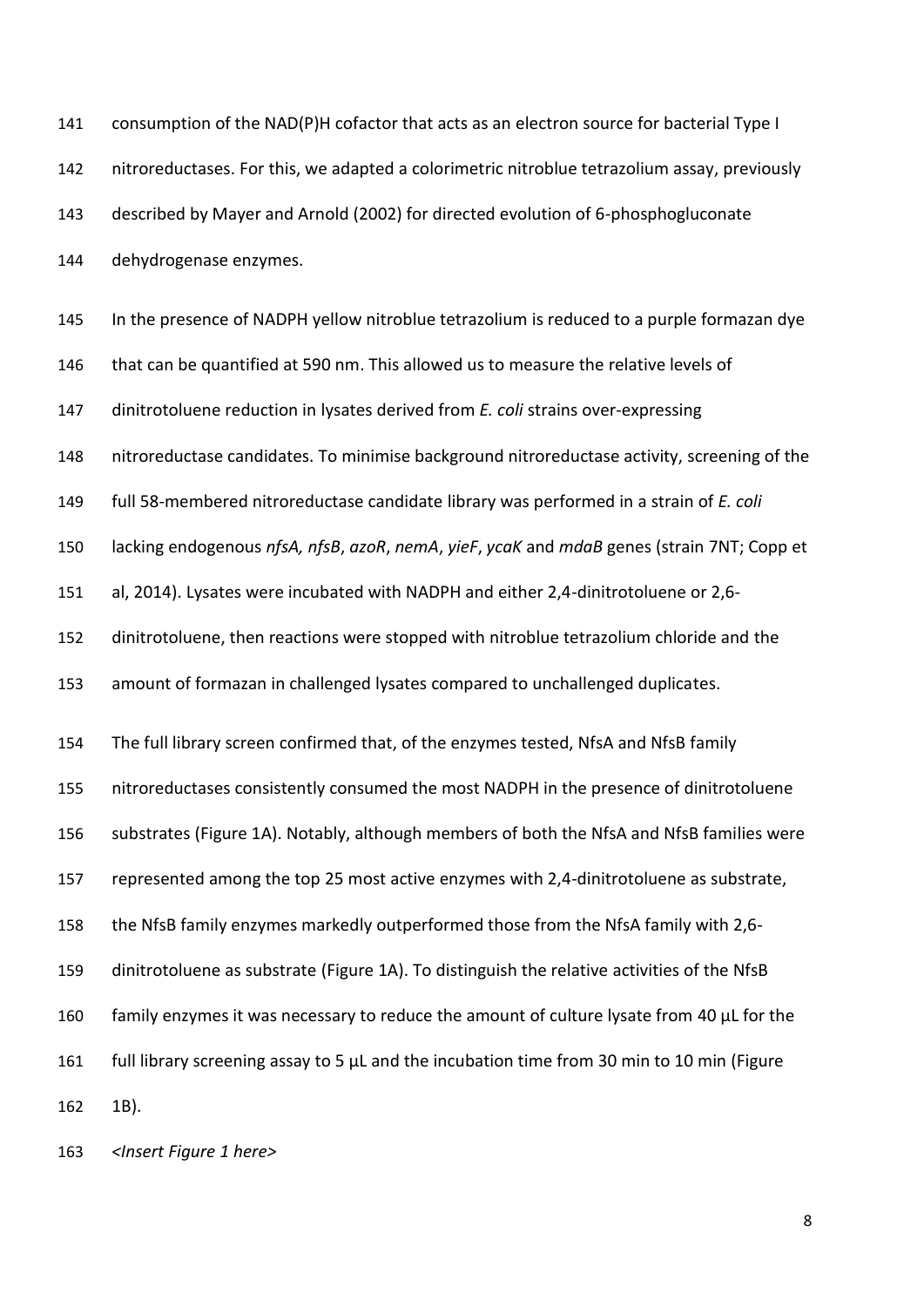We next sought to test whether results from the nitroblue tetrazolium assay were generally congruent with IC50 data by performing detailed IC50 assays for all strains expressing *nfsB* 166 family genes (Table 2) and correlating the measured  $IC_{50}$  values ( $\mu$ M) with NADPH 167 consumption (percent ΔA<sub>590</sub>) (Figure 2). The inverse correlation between IC<sub>50</sub> and NADPH 168 consumption for 2,4-dinitrotoluene was moderate rather than strong ( $r^2$  = 0.35); this is likely a consequence of the nitroblue tetrazolium assay providing a 'snapshot' of activity at a 170 single substrate concentration, whereas  $IC_{50}$  data derive from a more comprehensive midpoint of activity across a titration range. However, an additional advantage of the rapid 172 nitroblue tetrazolium assay over performing more extensive IC<sub>50</sub> measurements was evident 173 in its ability to generate data for 2,6-dinitrotoluene, whereas IC<sub>50</sub> values could not be calculated for the majority of *nfsB*-expressing strains owing to insufficient toxicity at the achievable solubility limit (Table 2).

*<Insert Table 2 here> <Insert Figure 2 here>*

 Based on NADPH consumption data, the NfsB family enzyme *Bacillus subtilis* YfkO (YfkO\_Bs) appeared most active with 2,4-dinitrotoluene, whereas *Vibrio vulnificus* NfsB (NfsB\_Vv) appeared most active with 2,6-dinitrotoluene (Figure 1B). We purified each enzyme as a 180 His<sub>6</sub>-tagged recombinant protein by nickel affinity chromatography and measured their Michaelis-Menten kinetic parameters with either 2,4-dinitrotoluene or 2,6-dinitrotoluene as the reductive substrate (Table 3). In terms of catalytic efficiency, the *kcat/KM* values for 183 NfsB Vv and YfkO Bs with 2,4-dinitrotoluene were 4- to 7-fold higher than those previously reported for either of the canonical Type I nitroreductases NfsA\_Ec and NfsB\_Ec (Rich et al, 2018). Their superiority with 2,6-dinitrotoluene was even more profound, with the measured *kcat/KM* values for NfsB\_Vv and YfkO\_Bs being 20- to 37-fold higher than those 187 previously reported for NfsA Ec and NfsB Ec (Rich et al, 2018). NfsB Vv was particularly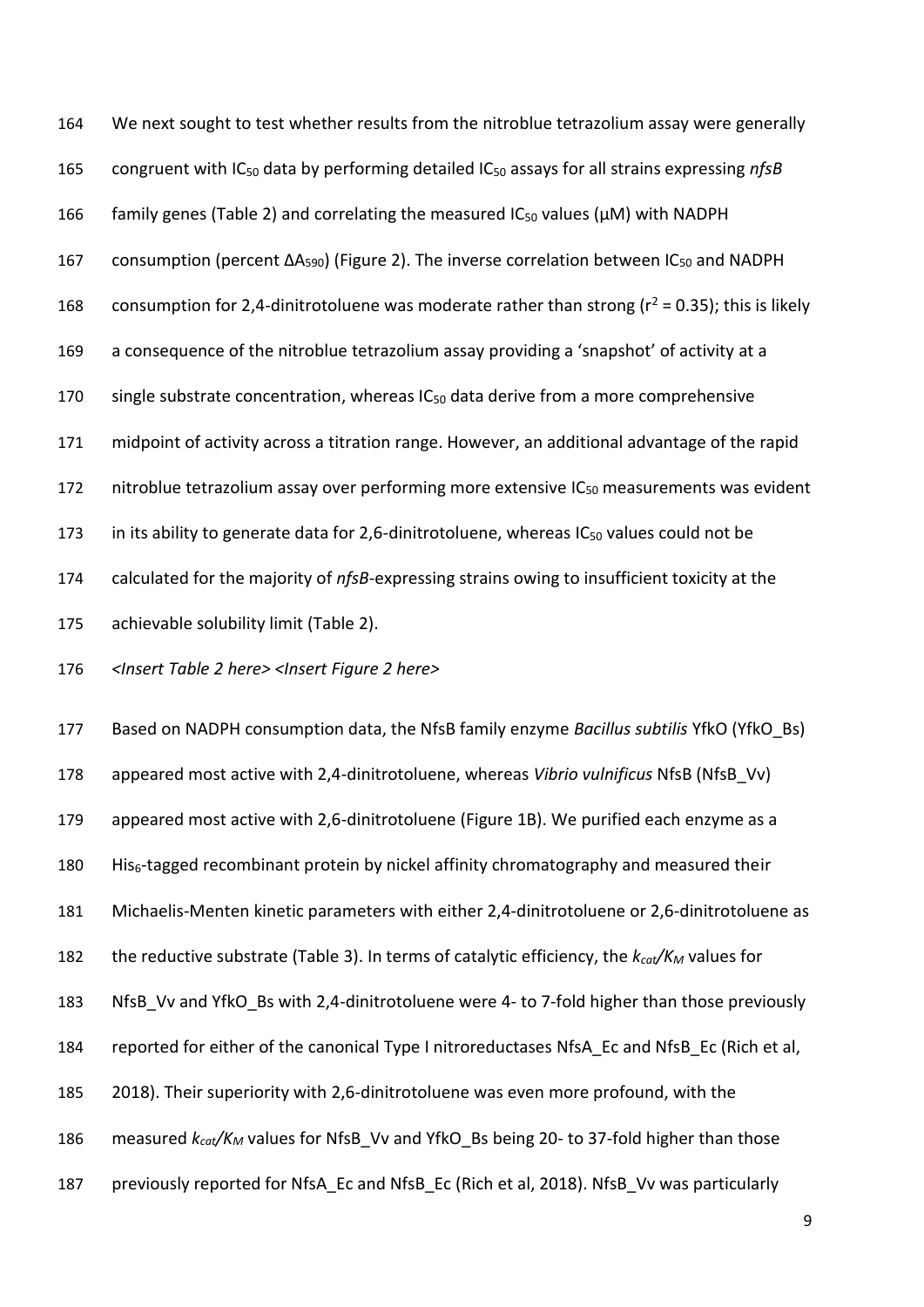effective with each substrate, and appears a promising candidate for expression in

transgenic dinitrotoluene remediation systems.

*<Insert Table 3 here>* 

#### **Conclusions**

 We have previously used activation of the *E. coli* SOS response to report on genotoxicity as a measure of nitroreductase-mediated activation of prodrug substrates. Here, to monitor activity with dinitrotoluene substrates that did not yield a clear SOS signal upon reduction, we implemented a more generally applicable screen for nitroreductase activity based on consumption of exogenously added NADPH that provided a dominant electron source for 198 the reaction. In addition to providing much higher throughput than  $IC_{50}$  assays, we showed that our screen could provide relative activity data with substrates such as 2,6- 200 dinitrotoluene that are insufficiently toxic at achievable concentrations for IC<sub>50</sub> values to be calculated. The linear range of the assay was insufficient to discriminate between the more active NfsB family nitroreductases while still detecting the less active NfsA and AzoR family enzymes. However, by reducing both the substrate concentration and duration of incubation we were able to discriminate between the different NfsB family nitroreductases and identified *V. vulnificus* NfsB and *B. subtilis* YfkO as two of the most active dinitrotoluene 206 reducing enzymes in our collection. Purification of these nitroreductases as His-tagged proteins enabled steady state kinetic assays to be performed, demonstrating *V. vulnificus*  NfsB to be over 5-fold more active with 2,4-dinitrotoluene and over 26-fold more active with 2,6-dinitrotoluene than either of the canonical nitroreductases *E. coli* NfsA and NfsB. 

#### **Acknowledgements**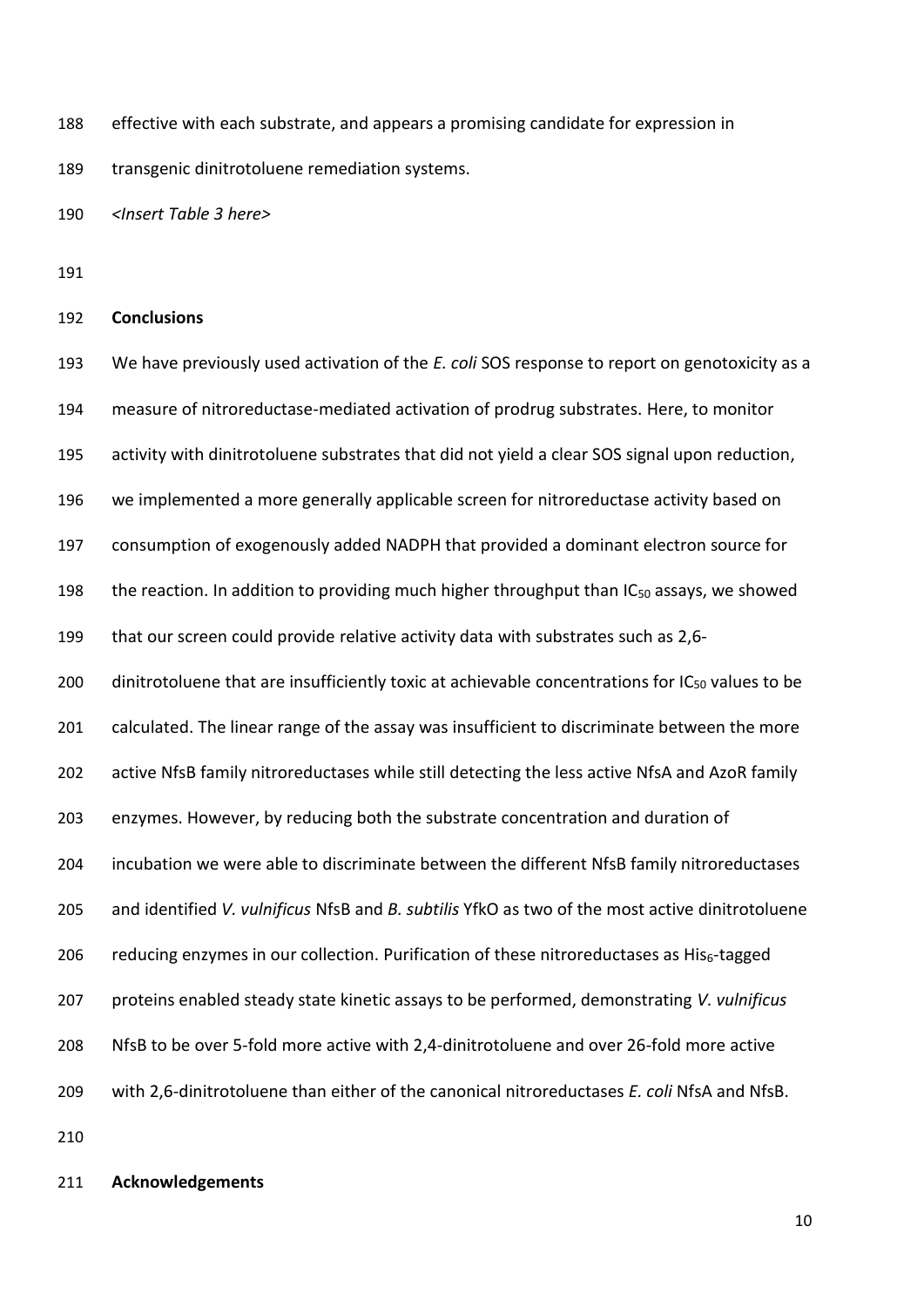- This work was supported by grants from the Royal Society of New Zealand Marsden Fund
- (VUW0704 and VUW1502), the UK Biotechnology and Biological Sciences Research Council
- (BB/P005713/1), and the Strategic Environmental Research and Development Program (ER-
- 2723).
- 

### **References**

- Akiva E, Copp JN, Tokuriki N, Babbitt PC (2017) Evolutionary and molecular foundations of
- multiple contemporary functions of the nitroreductase superfamily. Proc Natl Acad Sci U S A
- 114:E9549-E9558.
- 221 Bolt HM, Degen GH, Dorn SB, Plottner S, Harth V (2006) Genotoxicity and potential
- carcinogenicity of 2,4,6-trinitrotoluene: structural and toxicological considerations. Rev
- Environ Heatl 21:217–228.
- Copp JN, Williams EM, Rich MH, Patterson AV, Smaill JB, Ackerley DF (2014) Toward a high-
- 225 throughput screening platform for directed evolution of enzymes that activate genotoxic
- prodrugs. Protein Eng Des Sel 27:399–403.
- Copp JN et al. (2017) Engineering a multifunctional nitroreductase for improved activation
- of prodrugs and PET probes for cancer gene therapy. Cell Chem Biol 24:391-403
- Dontsova KM, Pennington JC, Hayes C, Simunek J, Williford CW (2009) Dissolution and
- transport of 2,4-DNT and 2,6-DNT from M1 propellant in soil. Chemosphere 77:597–603.
- Hannink NK, Subramanian M, Rosser SJ, Basran A, Murray JA, Shanks JV, Bruce NC (2007)
- Enhanced transformation of TNT by tobacco plants expressing a bacterial nitroreductase. Int
- J Phytoremediation 9:385-401.
- Mayer KM, Arnold FH (2002) A colorimetric assay to quantify dehydrogenase activity in
- crude cell lysates. J Biomol Screen 7:135-140.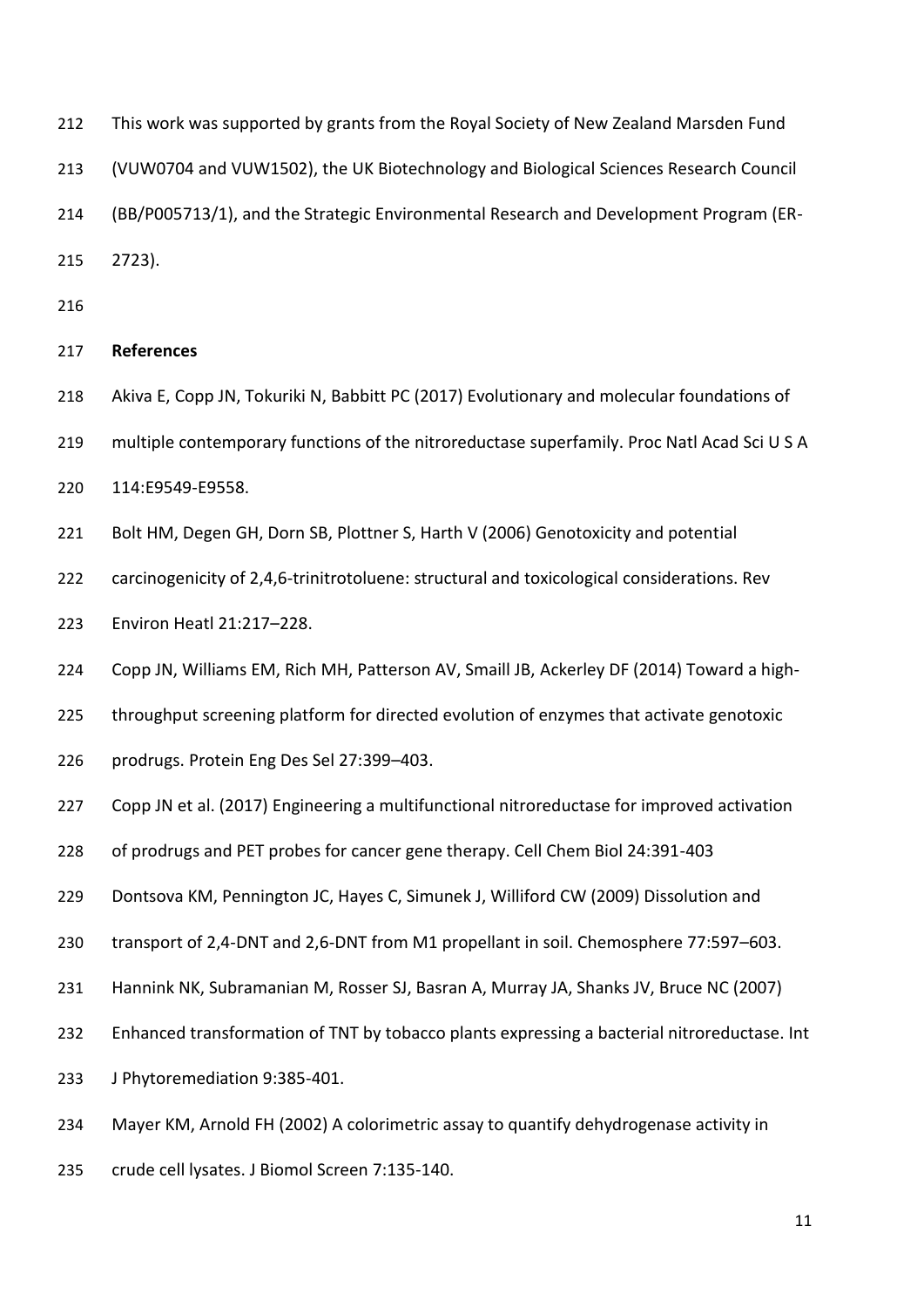- Mowday AM et al. (2016) Rational design of an AKR1C3-resistant analog of PR-104 for
- enzyme-prodrug therapy. Biochem Pharmacol 116:176-187.
- Prosser GA et al. (2010) Discovery and evaluation of *Escherichia coli* nitroreductases that
- activate the anti-cancer prodrug CB1954. Biochem Pharmacol 79:678-687.
- Prosser GA et al. (2013) Creation and screening of a multi-family bacterial oxidoreductase
- 241 library to discover novel nitroreductases that efficiently activate the bioreductive prodrugs
- CB1954 and PR-104A. Biochem Pharmacol 85:1091-1103.
- Roldan MD, Perez-Reinado E, Castillo F, Moreno-Vivian C (2008) Reduction of
- polynitroaromatic compounds: the bacterial nitroreductases. FEMS Microbiol Rev 32:474-
- 500.
- Rich MH, Sharrock AV, Hall KR, Ackerley DF, MacKichan JK (2018) Evaluation of NfsA-like
- nitroreductases from *Neisseria meningitidis* and *Bartonella henselae* for enzyme-prodrug
- 248 therapy, targeted cellular ablation, and dinitrotoluene bioremediation. Biotechnol Lett
- 40:359-367.
- Van Dillewijn P, Couselo JL, Corredoira E, Delgado A, Wittich RM, Ballester A, Ramos JL
- (2008) Bioremediation of 2,4,6-trinitrotoluene by bacterial nitroreductase expressing
- transgenic aspen. Environ Sci Technol 42:7405–7410.
- Williams EM et al. (2015) Nitroreductase gene-directed enzyme prodrug therapy: insights
- and advances toward clinical utility. Biochem J 471:131-153.
- Zhang L, Rylott EL, Bruce NC, Strand SE (2019) Genetic modification of western wheatgrass
- (*Pascopyrum smithii*) for the phytoremediation of RDX and TNT. Planta 249:1007-1015.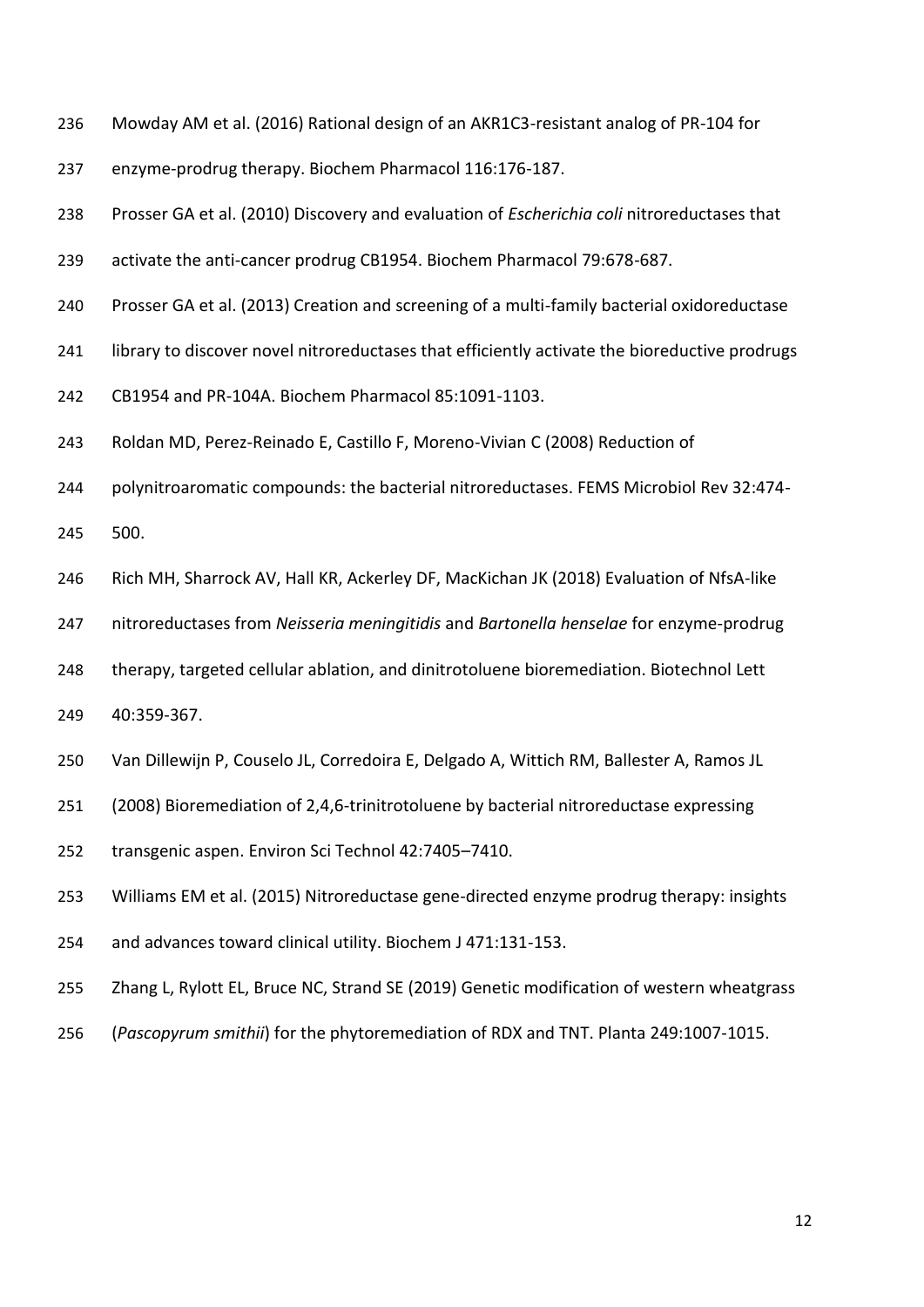# **Table 1. Nitroreductase candidate library**

| <b>Bacterial strain nitroreductase sourced from</b>                                  | <b>Nitroreductase</b><br>gene | <b>UniProt</b><br>identifier |
|--------------------------------------------------------------------------------------|-------------------------------|------------------------------|
| Bacillus amyloliquefaciens CAMR 0454                                                 | ywrO                          | Q8VSR5                       |
| <b>Bacillus coagulans ATCC 7050</b>                                                  | nfsA                          | G2TLJ0                       |
| <b>Bacillus licheniformis ATCC14580</b>                                              | nfrA                          | Q65DM9                       |
|                                                                                      | ycnD                          | Q65ND8                       |
|                                                                                      | yfkO                          | Q65MG6                       |
| Bacillus subtilis NZ isolate                                                         | nfrA                          | P39605                       |
|                                                                                      | ycnD                          | P94424                       |
|                                                                                      | ydgl                          | P96707                       |
|                                                                                      | yfkO                          | 034475                       |
|                                                                                      |                               | P80871                       |
|                                                                                      | ywrO                          |                              |
| Bacillus thuringiensis serovar konkukian str. 97-27<br>Citrobacter koseri ATCC 27156 | nfsA                          | Q6HKT9                       |
|                                                                                      | nfsA                          | A8AIR6                       |
|                                                                                      | nfsB                          | A8AJP2                       |
| Cronobacter (previously Enterobacter) sakazakii<br><b>ATCC 29544</b>                 | nfsA                          | A7MF39                       |
|                                                                                      | nfsB                          | A7MK61                       |
| Erwinia carotovora subsp. atroseptica SCRI1043                                       | nfsA                          | Q6D3R4                       |
| Escherichia coli W3110                                                               | azoR                          | P41407                       |
|                                                                                      | mdaB                          | POAEY5                       |
|                                                                                      | nemA                          | P77258                       |
|                                                                                      | nfsA                          | P17117                       |
|                                                                                      | nfsB                          | P38489                       |
|                                                                                      | wrbA                          | A1A9Q9                       |
|                                                                                      | ycaK                          | P43340                       |
|                                                                                      | ycdl                          | P75894                       |
|                                                                                      | ydjA                          | POACY1                       |
|                                                                                      | yieF                          | POAGE6                       |
| Klebsiella pneumoniae ATCC 13883                                                     | nemA                          | A6T9Z9                       |
|                                                                                      | n∫sA                          | A6TT6U7                      |
|                                                                                      | nfsB                          | A6T5Y2                       |
|                                                                                      | ycdl                          | A6T798                       |
| Lactobacillus sakei subsp. sakei 23K                                                 | nfsA                          | Q38UW5                       |
| Listeria innocua Clip11262                                                           | nfsA                          | Q92D83                       |
|                                                                                      | ywrO                          | Q92AM4                       |
| Listeria welshimeri ATCC 35897                                                       | nfsA                          | A0AH51                       |
| Mycobacterium smegmatis mc <sup>2</sup> 155                                          | nfsA                          | A0QWF2                       |
| Neisseria meningitidis strain H44/76                                                 | nfsB                          | E6N0E6                       |
| Nostoc punctiforme PCC73102                                                          | nfsA                          | <b>B2J8C5</b>                |
| Pseudomonas aeruginosa PAO1                                                          | ycaK                          | Q9I4B3                       |
|                                                                                      | ydgl                          | Q9HTZ9                       |
|                                                                                      | yieF                          | 031038                       |
| Pseudomonas putida KT2440                                                            | azoR                          | <b>Q88EC8</b>                |
|                                                                                      | nfsA                          | Q88K03                       |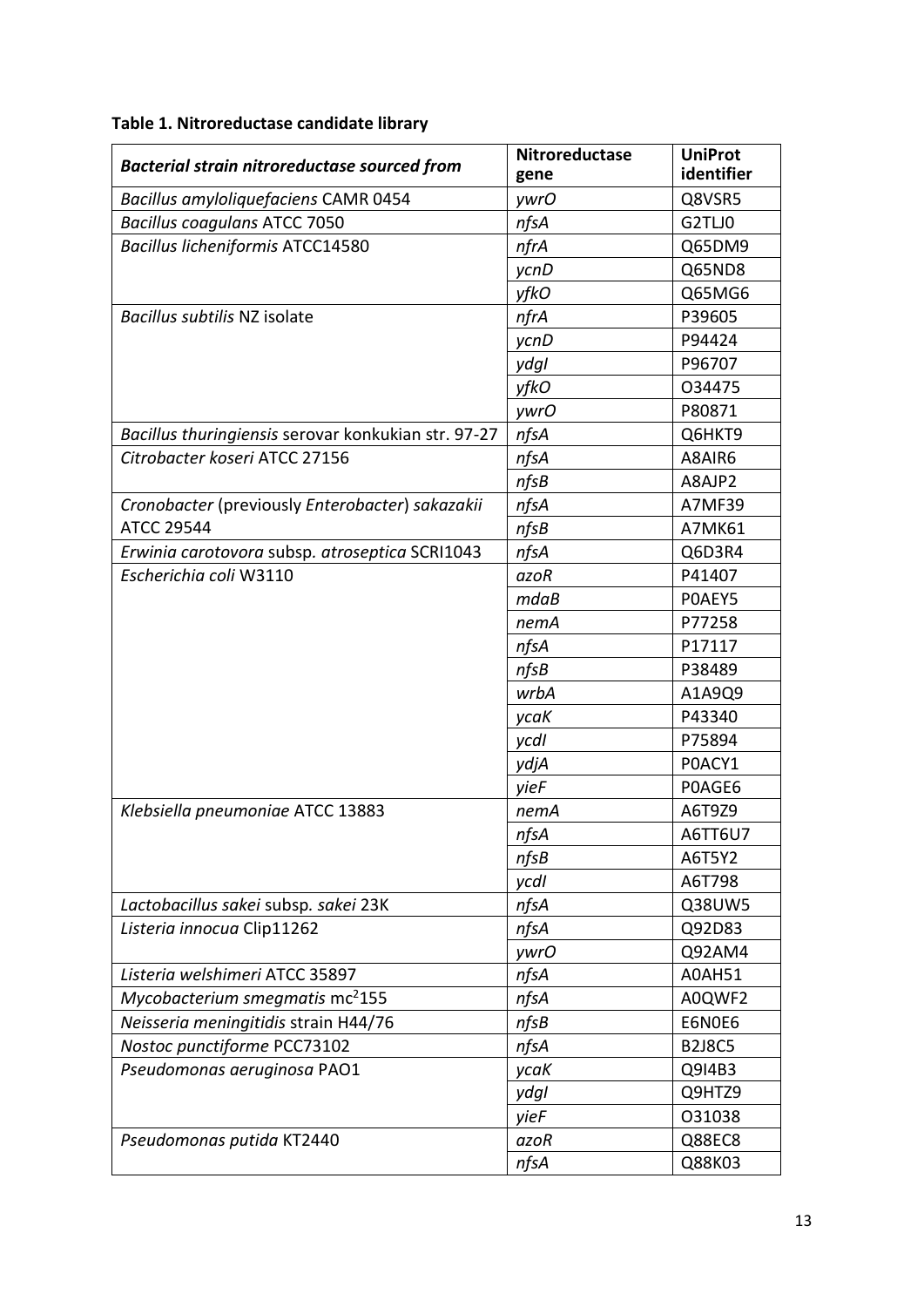|                                         | nfsB                               | Q88K59                |
|-----------------------------------------|------------------------------------|-----------------------|
| Pseudomonas savastanoi pv. phaseolicola | mdaB                               | Q48NL7                |
|                                         | wrbA                               | E7PSG4                |
| Salmonella typhi ATCC 19430             | azoR                               | P63462                |
|                                         | nemA                               | Q8Z6P3                |
|                                         | nfsA                               | Q8Z848                |
|                                         | nfsB                               | Q8Z8M5                |
| Vibrio fischeri ATCC 7744               | frasel                             | P46072                |
|                                         | nfsA                               | B5EVB7                |
| Vibrio harveyi ATCC 14126               | frp                                | Q56691                |
|                                         | nfsB                               | A6AP86                |
| Vibrio harveyi KCTC 2720                | frp, herein referred<br>to as frp2 | AAM73721<br>(Genbank) |
| Vibrio vulnificus ATCC 27562            | azoR                               | Q8DA68                |
|                                         | nfsA                               | Q8D4B5                |
|                                         | nfsB                               | Q7MCD2                |
|                                         | nemA                               | Q8D549                |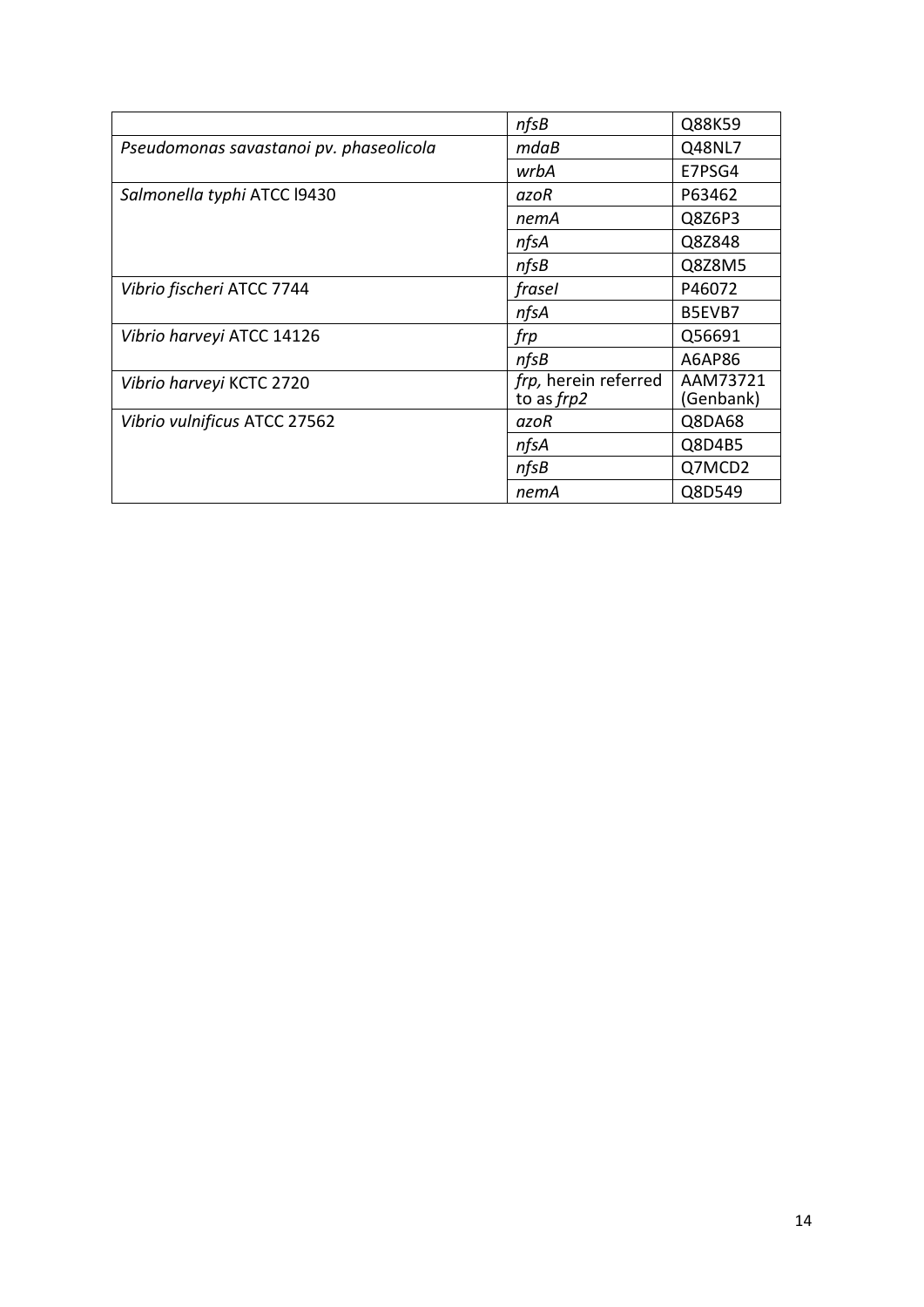|                       | $IC_{50}(\mu M)$                      |               |  |  |
|-----------------------|---------------------------------------|---------------|--|--|
| <b>Nitroreductase</b> | 2,6-dinitrotoluene 2,4-dinitrotoluene |               |  |  |
| YfkO Bs               | 670 ± 60                              | $330 \pm 60$  |  |  |
| NfsB Nme              | $680 \pm 70$                          | $310 \pm 60$  |  |  |
| NfsB Vv               | $800 \pm 70$                          | 510 ± 110     |  |  |
| NfsB Cs               | 940 ± 130                             | $530 \pm 60$  |  |  |
| YfkO Bli              | >1000                                 | $470 \pm 40$  |  |  |
| NfsB Pp               | >1000                                 | $700 \pm 140$ |  |  |
| NfsB Kp               | >1000                                 | $740 \pm 20$  |  |  |
| Frasel Vf             | >1000                                 | $750 \pm 50$  |  |  |
| NfsB Vh               | >1000                                 | $770 \pm 60$  |  |  |
| NfsB St               | >1000<br>$790 \pm 20$                 |               |  |  |
| NfsB Ck               | >1000                                 | $800 \pm 60$  |  |  |
| NfsB Ec               | >1000                                 | 840 ± 60      |  |  |

**Table 2. Dinitrotoluene IC50 values for** *E. coli* **7NT pUCX:***nitroreductase* **strains**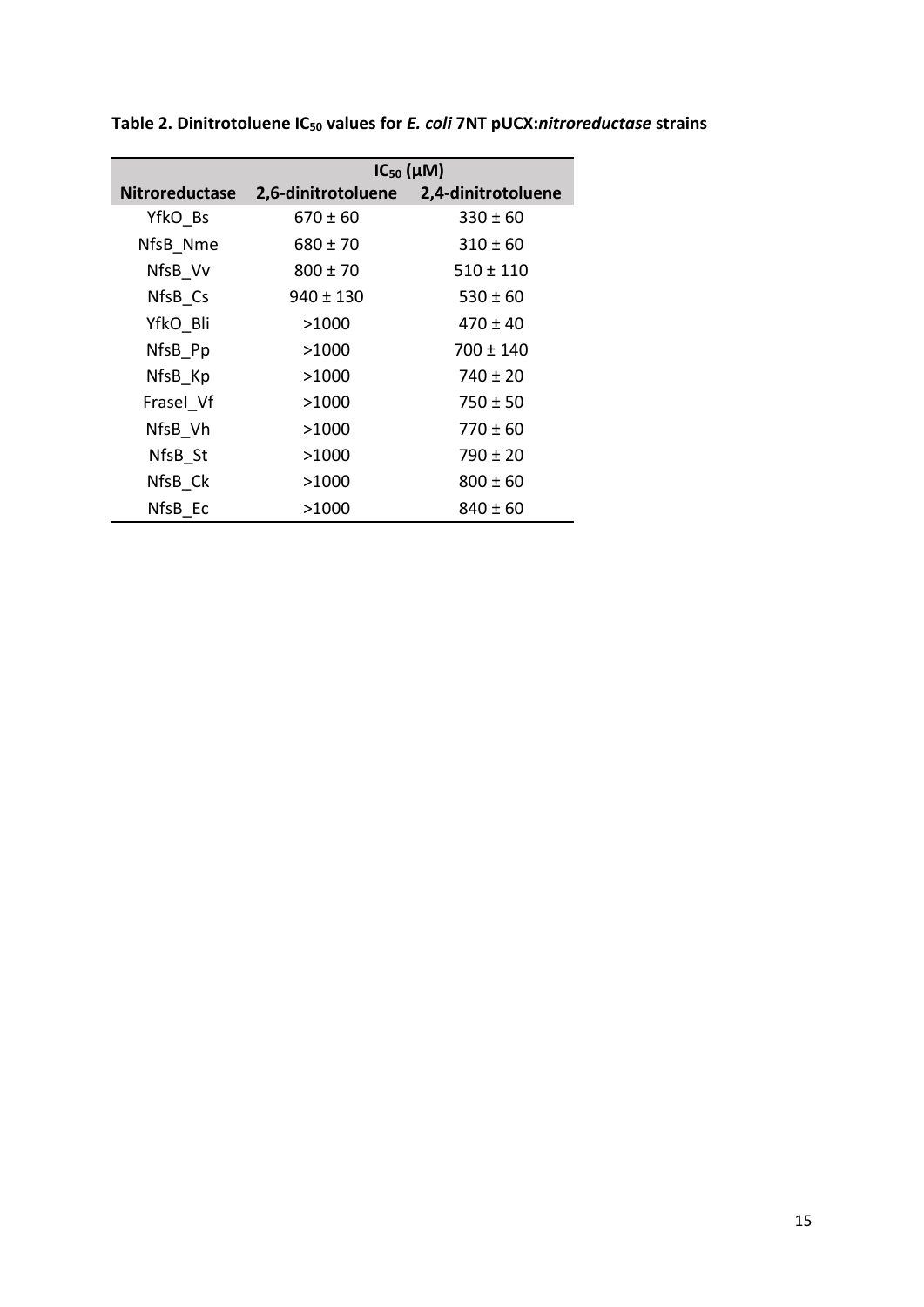# **Table 3. Michaelis-Menten kinetic parameters for reduction of 2,4-dinitrotoluene and 2,6-**

| <b>Nitroreductase</b>   | <b>Substrate</b>   | $K_M^1(\mu M)$ | $k_{cat}^{1}$ (s <sup>-1</sup> ) | $k_{cat}/K_M$ (M <sup>-1</sup> s <sup>-1</sup> ) |
|-------------------------|--------------------|----------------|----------------------------------|--------------------------------------------------|
| <b>B.</b> subtilis YfkO | 2,4-dinitrotoluene | $62 \pm 7$     | $140 \pm 42$                     | $440,000 \pm 140,000$                            |
|                         | 2,6-dinitrotoluene | $510 \pm 80$   | $22 + 2$                         | $43,000 \pm 7,000$                               |
| V. vulnificus NfsB      | 2,4-dinitrotoluene | $320 \pm 50$   | $200 \pm 20$                     | $640,000 \pm 110,000$                            |
|                         | 2,6-dinitrotoluene | $1600 \pm 110$ | $90 + 4$                         | $57,000 \pm 5,000$                               |

# **dinitrotoluene by purified His6-tagged nitroreductases**

<sup>1</sup>Apparent kinetic parameters as measured at 250  $\mu$ M NADPH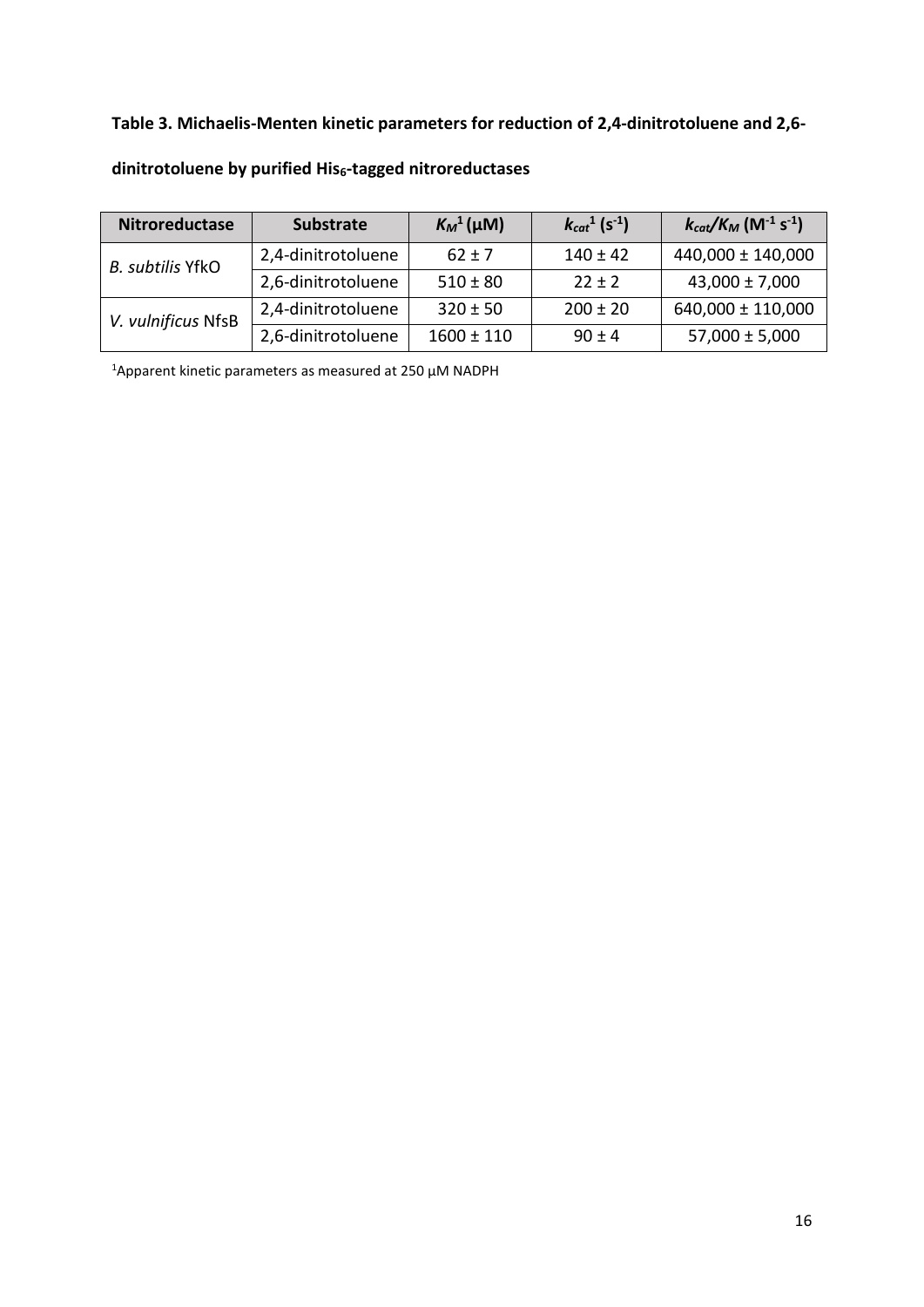**Figure Legends** 

**Figure 1. NADPH consumption by** *E. coli* **7NT pUCX:***nitroreductase* **cell lysates in the presence of 2,4- or 2,6-dinitrotoluene compounds. A.** Crude cell lysates (40 µl) of nitroreductase-expressing *E. coli* 7NT strains were incubated with 200 µM NADPH and 150 µM of either 2,4-dinitrotoluene (2,4-DNT) or 2,6-dinitrotoluene (2,6-DNT) for 30 min. Addition of nitroblue tetrazolium post-incubation yielded formazan dye in proportion to the remaining NADPH, which was quantified by measuring absorbance at 490 nm. Plotted values indicate the percentage of NADPH consumed by dinitrotoluene-challenged lysates during the reaction compared to unchallenged duplicate controls. Individual *E. coli* 7NT pUCX:*nitroreductase* strains are labelled according to the name of the nitroreductase (NTR) followed by a two- or three-letter abbreviation that defines the genus and species of the bacteria that the enzyme was derived from (a full list of all NTRs tested in this study and their accession codes is provided in the Materials and Methods). Data are the average of three independent assays ± SD. **B.** To delineate the activities of NfsB-family NTRs, the assay was repeated as in panel **A**, only using a smaller volume of crude cell lysate (5 µl) and shorter incubation time (10 min).

**Figure 2. Scatter diagram and correlation analysis of NfsB-family nitroreductase activities with 2,4-dinitrotoluene in nitroblue tetrazolium and IC50 assays.** Correlation analysis showed that 2,4-dinitrotoluene (2,4-DNT) IC50 values for *E. coli* 7NT pUCX:*nitroreductase*  strains were negatively correlated (*p* < 0.05, Pearson's correlation test) with the percentage of NADPH consumed by the corresponding strain lysates in nitroblue tetrazolium assays  $(r^2=0.35)$ .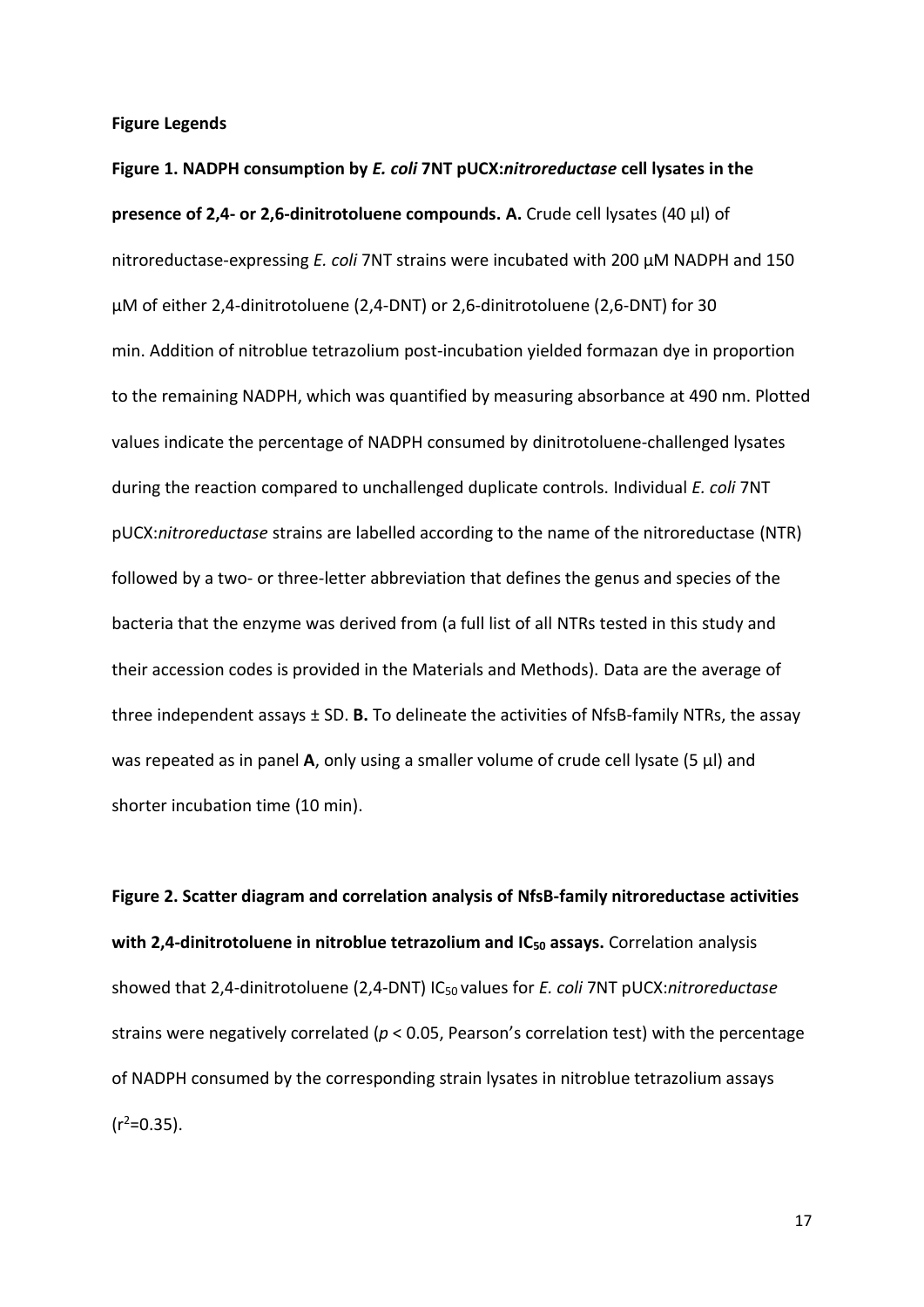Figure 1

 $\geq$ 

NADPH consumed (%)  $\vec{e}$  $rac{4}{\sqrt{2}}$ g<br>O ၉၀ 20 δg  $\sim$ 80 8  $\vec{0}$  $\Omega$ NfsA\_Eo Frp\_Vh<br>Frp2\_Vh NfsA\_Pp<br>NfrA\_Bs<br>NfrA\_Bs<br>NfsA\_Bc **NfsA-family** NTR over-expression strain **NfsB-family** Frasel Vf<br>
MfsB\_Vm<br>
MfsB\_Vm<br>
MfsB\_Vm<br>
YfkO\_BBi<br>
YfkO\_BBi<br>
Ydd\_Ecc-<br>
Ydd\_Ecc-<br>
Ydd\_Ecc-<br>
Ydd\_Ecc-<br>
XzoR\_Pp<br>
AzoR\_Pp<br>
AzoR\_Pp<br>
AzoR\_Pp<br>
AzoR\_Pp<br>
AzoR\_Pp<br>
AzoR\_Pp<br>
AzoR\_Pp<br>
NdaB\_Ecc-<br>
YddaB\_Ecc-<br>
YddaB\_Ps<br>
YcaK\_Ecc-<br>
YddaB\_Ps **2,6 DNT**  $124$  DNT



ā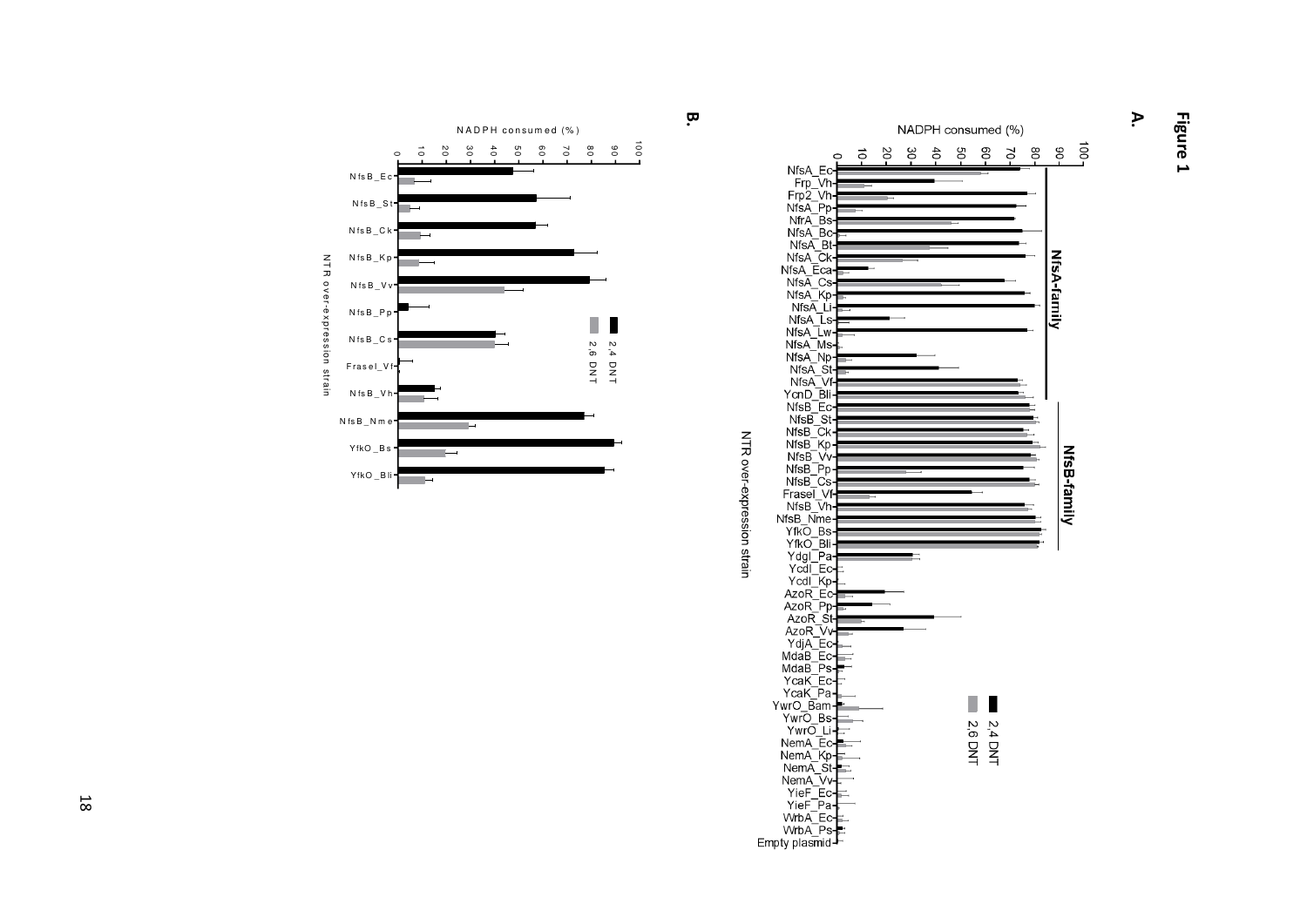

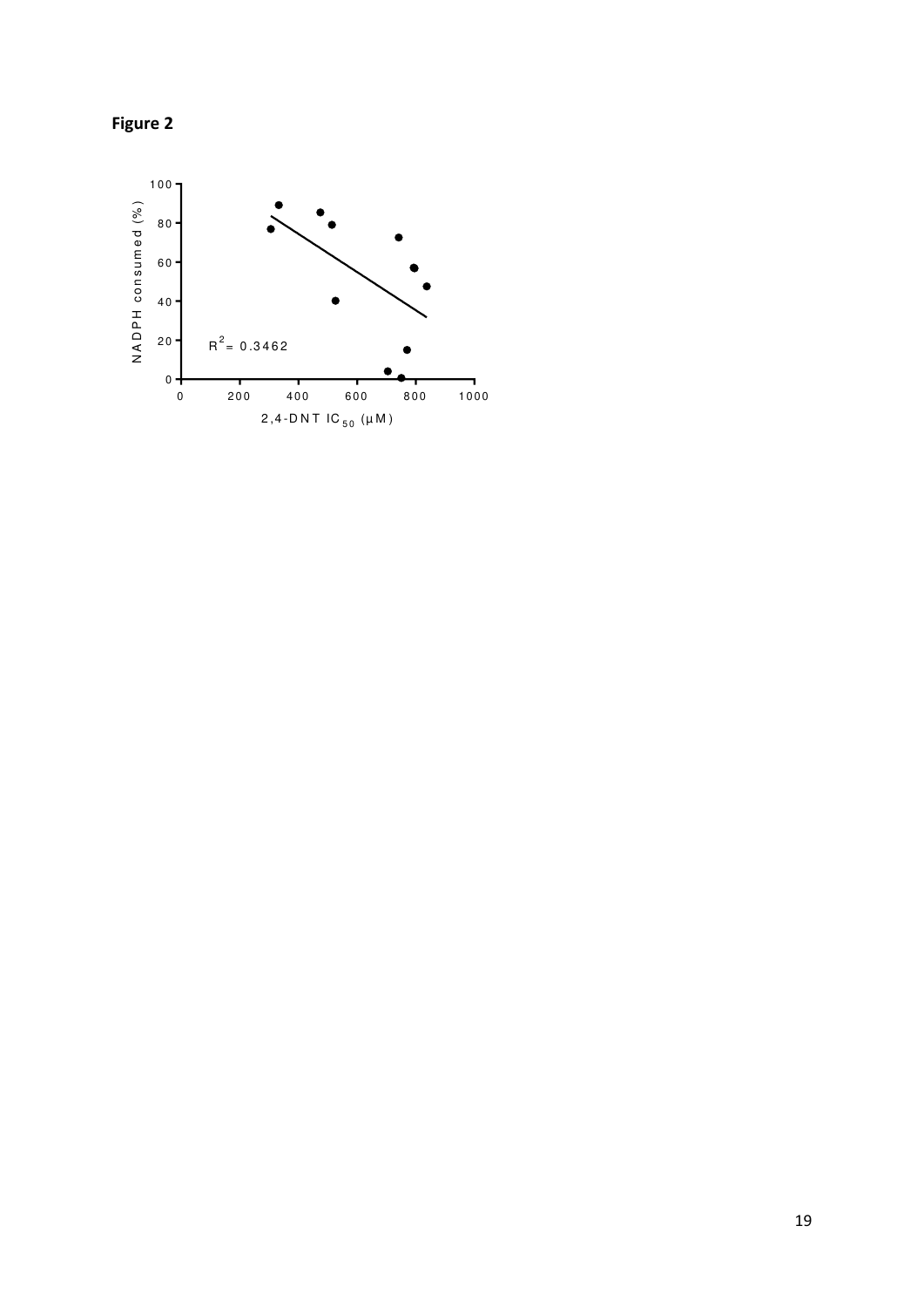## **AUTHOR'S QUICK CHECKLIST FOR PREPARING MANUSCRIPTS FOR SUBMISSION**

### A copy of this, appropriately checked and signed, should accompany each submitted paper.

Your paper must follow the advice given in our Instructions for Authors and Guidance Notes that are available online (http://www.springer.com/life+sciences/microbiology/journal/10529). If you are uncertain about the relevancy of your paper for publication in this Journal, please read our Aims and Scope that is also available online.

Authors are strongly advised to consult some recent issues of this journal to familiarize themselves with the style used.

Papers that have not been correctly prepared or written to a high standard of English will be returned to the authors for revision without scientific evaluation.

Authors whose first language is not English and may be inexperienced in writing for an international journal are urged to have their manuscript thoroughly checked before submission. The use of a professional paper writing agency is strongly recommended for those authors who are doubtful of their command of the English language.

We normally allow incorrectly presented papers to be resubmitted on one occasion only.

### Please do not tick the following boxes until you have complied with the instructions indicated.

All authors have seen a copy of the paper AND have approved its submission.

- **NIA**  $\Box$  Any animal experiments, including those involving humans, must have been approved by the correct ethics agency. A statement to this effect should be given in the text at the appropriate place.
- $N/R$ Experiments involving plants or microorganisms taken from outside the authors' country should have been with the correct authorization.

Authors must indicate in which section of the Journal they would like their papers to appear.

Please indicate the corresponding author of the paper. NOTE: To avoid possible confusion, only one person should be nominated.

All text, including Abstract, tables, references, footnotes and figure legends, is in double-spacing (NOT  $1^{1}/_{2}$  spacing). The typing must be 15 cm width. The font size should be such that there are 22-25 lines per page.

All pages (including references, tables, figure legends, figures and any Supplementary Data) are numbered sequentially. Lines on each page are also numbered either sequentially throughout the paper or on each individual page.

The title should be informative and clear. (A running title is not used.) Do not use unspecified, nonstandard abbreviations in the title. Please do not begin the title of your paper with expressions such as "The effect of..." or "A study of...". Please ensure that the biological origin of the system under investigation is given in the title.

Key words or phrases (but not abbreviations) are given in alphabetical order after the Abstract. Up to seven can be used.

A structured Abstract for research papers is to be given. (Abstracts for reviews should be in a single paragraph and no more than 150 words.) The structured Abstract should comprise: Objectives: up to 35 words in a single sentence; Results: up to 120 words; Conclusions: up to 35 words in a single sentence. The writing must be clear and concise and give quantitative values of key results.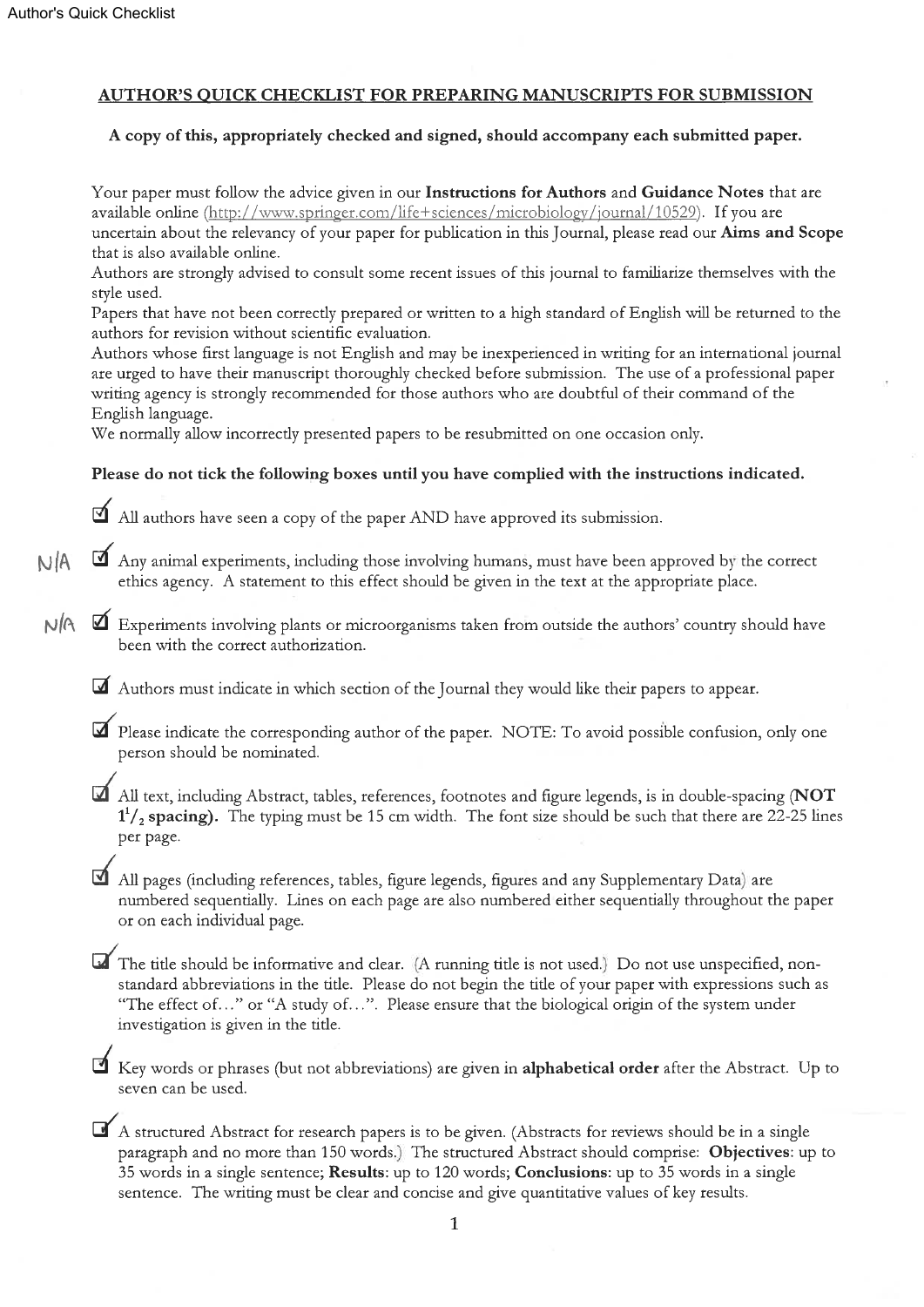(Comparative values, that is % values, are of little use and should not be used.) Please do not begin with phrases such as "This study shows..." or "In this study...". (If you use such a phrase, it indicates you have not read these notes with sufficient care!)

- Sub-headings in all sections are clearly indicated but are NOT numbered.
- $\blacksquare$  All non-standard abbreviations should be kept to a minimum but need to be defined at first mention in each section including tables and figure legends.
- Organisms must be named according to the latest available lists of plants and microorganisms. If appropriate, a synonym may be used.
- $\Box$  Ensure you follow the Journal style and give correct abbreviations of standard units (for example: ml, l, g, kg, h, min, s, kDa etc. Concentrations are given as 10 g glucose  $I<sup>1</sup> NOT 10 g I<sup>-1</sup> glucose. Centrifugal$ force  $(p)$  is used and not rpm. Mixtures of compounds are given as, for example, Tris/HCl or chloroform/methanol/water.
- Tables and figures are to be self-explanatory so that they can be understood without recourse to the text. Key details of procedures should be given in the legend or footnotes. 100% relative values MUST be given as the actual (absolute) values in the legend or footnote. It is recommended that procedures used only once should be detailed in the legends to figures or footnotes to tables rather than being placed in the Methods section.
- $\Box$  Tables, each on a separate sheet, are suitable either for single (7.5 cm) or double column (16 cm) printing. Titles of tables are included with the table and appear above the table itself.
- Values in tables and text MUST NOT exaggerate the accuracy of the methods used. Rarely can values given to four or more significant figures be justified. Please also do not use non-significant zeros: e.g. 15.00 is given as 15.
- Figures, each on a separate sheet, are suitable for printing at 7.5 cm width; exceptionally 16 cm. All symbols are clear, all lines are of adequate thickness and equal blackness, labelling is accurate and clear. Large areas of blank spaces should be avoided. Each figure is numbered on its page.
- $\blacksquare$  Legends to figures are grouped together on a separate sheet(s) which precede the figures themselves.
- Position for each table and figure should be indicated in the text by a marginal note or a clear note between paragraphs in the text.
- $\blacksquare$  Please ensure that photographs will print satisfactorily at the indicated column width with clear NA resolution of detail.
- $\bigcup_{i=1}^n A_i$  Micrographs must have a clear scale bar on the photograph with its size given in the legend.
	- References agree between text and list. (Please cross-check carefully.) References in the text and list conform to the Journal style. References are given in alphabetical order. For citation of references in the list, please do not give issue numbers of journal volumes or doi numbers unless these are to papers in press that have been accepted for publication or are to papers in e-journals. For a letter-type paper, such as you are writing for this journal, it is recommended that the total number of references should not exceed 15 but this is not an absolute maximum. All authors up to a maximum of 10 should be given for each reference; above 10, please give the first four authors followed by et al.



NR

 $\overline{2}$